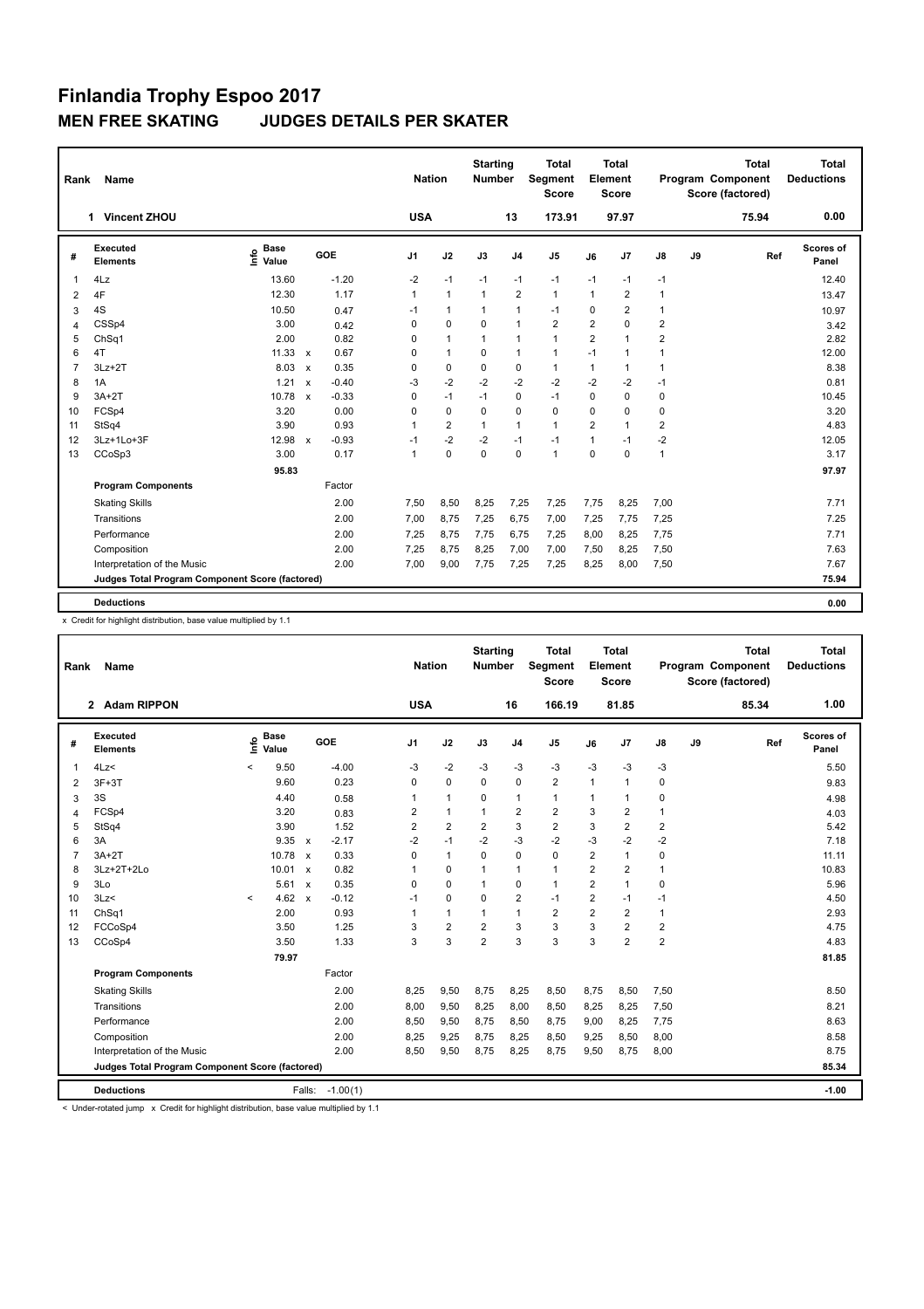| Name<br>Rank                                                                    | <b>Nation</b>  |                | <b>Starting</b><br><b>Number</b> |                | <b>Total</b><br>Segment<br><b>Score</b> |                | Total<br>Element<br><b>Score</b> |              |    | <b>Total</b><br>Program Component<br>Score (factored) | <b>Total</b><br><b>Deductions</b> |
|---------------------------------------------------------------------------------|----------------|----------------|----------------------------------|----------------|-----------------------------------------|----------------|----------------------------------|--------------|----|-------------------------------------------------------|-----------------------------------|
| <b>Boyang JIN</b><br>3                                                          | <b>CHN</b>     |                |                                  | 17             | 165.45                                  |                | 90.43                            |              |    | 77.02                                                 | 2.00                              |
| Executed<br><b>Base</b><br>۴۵<br>GOE<br>#<br><b>Elements</b><br>Value           | J <sub>1</sub> | J2             | J3                               | J <sub>4</sub> | J <sub>5</sub>                          | J6             | J7                               | J8           | J9 | Ref                                                   | Scores of<br>Panel                |
| 4Lz<br>13.60<br>2.17<br>1                                                       | $\overline{2}$ | $\overline{2}$ | $\overline{2}$                   | $\overline{2}$ | $\overline{2}$                          | $\overline{2}$ | 3                                | 3            |    |                                                       | 15.77                             |
| $-4.00$<br>8.10<br>4S<<br>$\prec$<br>2                                          | $-3$           | $-3$           | $-3$                             | $-3$           | $-3$                                    | -3             | -3                               | $-3$         |    |                                                       | 4.10                              |
| 3A+1Lo<+1S<br>9.30<br>$\prec$<br>$-1.17$<br>3                                   | $-1$           | $-1$           | $-3$                             | $-2$           | $-1$                                    | $-1$           | $-1$                             | $-1$         |    |                                                       | 8.13                              |
| FCSp4<br>3.20<br>0.25<br>4                                                      | $\mathbf{1}$   | $\mathbf 0$    | $\Omega$                         | $\Omega$       | $\mathbf{1}$                            | $\mathbf{1}$   | $\mathbf{1}$                     | $\mathbf 0$  |    |                                                       | 3.45                              |
| 2.00<br>1.17<br>5<br>ChSq1                                                      | $\overline{2}$ | $\mathbf{1}$   | $\mathbf{1}$                     | $\overline{2}$ | $\overline{2}$                          | $\overline{2}$ | $\overline{2}$                   | $\mathbf{1}$ |    |                                                       | 3.17                              |
| 10.23<br>6<br>$4T < +2T$<br>$-1.40$<br>$\overline{\phantom{a}}$<br>$\mathbf{x}$ | $-1$           | $-2$           | $-1$                             | $-3$           | $-1$                                    | $-1$           | $-1$                             | $\mathbf{1}$ |    |                                                       | 8.83                              |
| $\overline{7}$<br>4T<br>11.33<br>1.33<br>$\boldsymbol{\mathsf{x}}$              | 0              | $\mathbf{1}$   | 1                                | $\mathbf{1}$   | $\overline{2}$                          | $\overline{2}$ | $\overline{2}$                   | $\mathbf{1}$ |    |                                                       | 12.66                             |
| 3A<br>9.35<br>1.33<br>8<br>$\boldsymbol{\mathsf{x}}$                            | $\overline{2}$ | $\Omega$       | 1                                | $\mathbf{1}$   | $\mathbf{1}$                            | $\overline{2}$ | $\overline{2}$                   | $\mathbf{1}$ |    |                                                       | 10.68                             |
| 9<br>$3Lz + 3T <$<br>9.90<br>$-2.10$<br>$\boldsymbol{\mathsf{x}}$<br>$\prec$    | $-3$           | $-3$           | $-3$                             | $-3$           | $-3$                                    | $-3$           | -3                               | $-3$         |    |                                                       | 7.80                              |
| 3F<br>5.83<br>0.23<br>10<br>$\boldsymbol{x}$                                    | 0              | 0              | 0                                | 0              | $\mathbf{1}$                            | $\Omega$       | $\mathbf{1}$                     | $\mathbf{1}$ |    |                                                       | 6.06                              |
| CSSp3<br>0.33<br>2.60<br>11                                                     | 0              | $\Omega$       | 1                                | $\Omega$       | $\mathbf{1}$                            | $\mathbf{1}$   | 1                                | $\mathbf{1}$ |    |                                                       | 2.93                              |
| StSq2<br>2.60<br>0.50<br>12                                                     | $\mathbf{1}$   | $\mathbf{1}$   | 1                                | $\mathbf{1}$   | $\overline{1}$                          | $\mathbf{1}$   | 1                                | $\mathbf{1}$ |    |                                                       | 3.10                              |
| CCoSp4<br>0.25<br>13<br>3.50                                                    | 0              | $\mathbf 0$    | $\overline{1}$                   | $\mathbf{1}$   | $\Omega$                                | $\Omega$       | 1                                | $\mathbf{1}$ |    |                                                       | 3.75                              |
| 91.54                                                                           |                |                |                                  |                |                                         |                |                                  |              |    |                                                       | 90.43                             |
| <b>Program Components</b><br>Factor                                             |                |                |                                  |                |                                         |                |                                  |              |    |                                                       |                                   |
| 2.00<br><b>Skating Skills</b>                                                   | 8,25           | 9,00           | 8,25                             | 7,50           | 7,25                                    | 7,75           | 8.75                             | 7,50         |    |                                                       | 8.00                              |
| Transitions<br>2.00                                                             | 7.75           | 8.75           | 7.75                             | 7.25           | 6,50                                    | 6,50           | 8,25                             | 6,75         |    |                                                       | 7.38                              |
| Performance<br>2.00                                                             | 7,50           | 8,75           | 7,50                             | 7,50           | 7,00                                    | 7,50           | 8,50                             | 7,25         |    |                                                       | 7.63                              |
| 2.00<br>Composition                                                             | 7,75           | 8,50           | 8,25                             | 7,75           | 7,25                                    | 7,50           | 8.75                             | 7,00         |    |                                                       | 7.83                              |
| 2.00<br>Interpretation of the Music                                             | 7.75           | 8,75           | 7,75                             | 7.75           | 7,00                                    | 7,25           | 8,50                             | 6,75         |    |                                                       | 7.67                              |
| Judges Total Program Component Score (factored)                                 |                |                |                                  |                |                                         |                |                                  |              |    |                                                       | 77.02                             |
| <b>Deductions</b><br>$-2.00(2)$<br>Falls:                                       |                |                |                                  |                |                                         |                |                                  |              |    |                                                       | $-2.00$                           |

< Under-rotated jump x Credit for highlight distribution, base value multiplied by 1.1

| Rank           | Name                                            |                                  |              |                        | <b>Nation</b>  | <b>Starting</b><br>Number |                         | <b>Total</b><br>Segment<br><b>Score</b> |                | <b>Total</b><br>Element<br><b>Score</b> |                         |    | <b>Total</b><br>Program Component<br>Score (factored) | <b>Total</b><br><b>Deductions</b> |
|----------------|-------------------------------------------------|----------------------------------|--------------|------------------------|----------------|---------------------------|-------------------------|-----------------------------------------|----------------|-----------------------------------------|-------------------------|----|-------------------------------------------------------|-----------------------------------|
|                | 4 Ross MINER                                    |                                  |              | <b>USA</b>             |                |                           | 12                      | 162.08                                  |                | 80.06                                   |                         |    | 82.02                                                 | 0.00                              |
| #              | Executed<br><b>Elements</b>                     | <b>Base</b><br>e Base<br>E Value | GOE          | J <sub>1</sub>         | J2             | J3                        | J <sub>4</sub>          | J <sub>5</sub>                          | J6             | J7                                      | J8                      | J9 | Ref                                                   | Scores of<br>Panel                |
| 1              | 2S                                              | 1.30                             |              | 0.00<br>0              | $\mathbf 0$    | 0                         | $\mathbf 0$             | $\mathbf 0$                             | 0              | 0                                       | $\mathbf{1}$            |    |                                                       | 1.30                              |
| 2              | $3A+2T$                                         | 9.80                             |              | 1.00<br>1              | $\mathbf{1}$   | $\mathbf 0$               | $\overline{1}$          | $\mathbf{1}$                            | $\mathbf{1}$   | 1                                       | $\mathbf{1}$            |    |                                                       | 10.80                             |
| 3              | $3Lz + 3T$                                      | 10.30                            |              | $\overline{2}$<br>1.28 | $\mathbf{1}$   | $\mathbf{1}$              | $\overline{2}$          | $\overline{2}$                          | $\overline{2}$ | $\overline{2}$                          | $\overline{\mathbf{c}}$ |    |                                                       | 11.58                             |
| $\overline{4}$ | StSq4                                           | 3.90                             |              | 1<br>1.17              | $\mathbf{1}$   | $\overline{1}$            | $\overline{2}$          | $\overline{2}$                          | $\overline{2}$ | $\overline{2}$                          | $\overline{2}$          |    |                                                       | 5.07                              |
| 5              | FSSp4                                           | 3.00                             |              | 1.00<br>3              | $\overline{2}$ | $\overline{2}$            | $\overline{2}$          | $\overline{2}$                          | $\overline{2}$ | $\mathbf{1}$                            | $\overline{\mathbf{c}}$ |    |                                                       | 4.00                              |
| 6              | 3A                                              | 9.35                             | $\mathsf{x}$ | 1.50<br>1              | $\overline{2}$ | $\overline{1}$            | $\overline{2}$          | $\mathbf{1}$                            | $\overline{2}$ | $\overline{2}$                          | $\mathbf{1}$            |    |                                                       | 10.85                             |
| 7              | 3Lo                                             | 5.61                             | $\mathsf{x}$ | 0.58<br>1              | $\mathbf{1}$   | 0                         | $\overline{1}$          | $\mathbf{1}$                            | 0              | $\mathbf{1}$                            | $\mathbf{1}$            |    |                                                       | 6.19                              |
| 8              | CCoSp4                                          | 3.50                             |              | 0.50<br>2              | $\mathbf 0$    | 1                         | $\mathbf{1}$            | $\mathbf{1}$                            | $\mathbf{1}$   | $\mathbf{1}$                            | 1                       |    |                                                       | 4.00                              |
| 9              | 3Lz+1Lo+3S                                      | 11.99                            | $\mathsf{x}$ | 0.70<br>$\overline{2}$ | $\mathbf 0$    | $\mathbf{1}$              | $\overline{1}$          | $\mathbf{1}$                            | $\mathbf{1}$   | 1                                       | $\mathbf{1}$            |    |                                                       | 12.69                             |
| 10             | 2F                                              | 2.09<br>ı                        | $\mathsf{x}$ | 0.00<br>0              | $\mathbf{1}$   | 0                         | 0                       | $\mathbf 0$                             | 0              | $-1$                                    | 0                       |    |                                                       | 2.09                              |
| 11             | ChSq1                                           | 2.00                             |              | 1.28<br>2              | $\mathbf{1}$   | 1                         | $\overline{\mathbf{c}}$ | $\overline{2}$                          | 3              | $\overline{2}$                          | $\overline{\mathbf{c}}$ |    |                                                       | 3.28                              |
| 12             | 2A                                              | 3.63                             | $\mathsf{x}$ | 0.58<br>1              | $\mathbf{1}$   | 1                         | $\overline{2}$          | $\mathbf{1}$                            | $\overline{2}$ | $\mathbf{1}$                            | $\mathbf{1}$            |    |                                                       | 4.21                              |
| 13             | FCCoSp4                                         | 3.50                             |              | $\overline{2}$<br>0.50 | $\mathbf 0$    | $\overline{1}$            | $\overline{1}$          | $\mathbf{1}$                            | 1              | $\mathbf{1}$                            | $\mathbf{1}$            |    |                                                       | 4.00                              |
|                |                                                 | 69.97                            |              |                        |                |                           |                         |                                         |                |                                         |                         |    |                                                       | 80.06                             |
|                | <b>Program Components</b>                       |                                  | Factor       |                        |                |                           |                         |                                         |                |                                         |                         |    |                                                       |                                   |
|                | <b>Skating Skills</b>                           |                                  |              | 2.00<br>8,00           | 9,25           | 7,50                      | 8,00                    | 8,00                                    | 8,25           | 8,25                                    | 8,00                    |    |                                                       | 8.08                              |
|                | Transitions                                     |                                  |              | 2.00<br>7,50           | 9,25           | 7,00                      | 7,75                    | 8,00                                    | 8,25           | 8,50                                    | 7,50                    |    |                                                       | 7.92                              |
|                | Performance                                     |                                  |              | 2.00<br>8,00           | 9,00           | 7,25                      | 8,75                    | 8,50                                    | 9,00           | 8,50                                    | 8,00                    |    |                                                       | 8.46                              |
|                | Composition                                     |                                  |              | 2.00<br>8,00           | 9,00           | 7,50                      | 8,00                    | 8,00                                    | 8,50           | 8,75                                    | 7,50                    |    |                                                       | 8.13                              |
|                | Interpretation of the Music                     |                                  |              | 2.00<br>8,25           | 9,25           | 7,50                      | 8,50                    | 8,50                                    | 8,75           | 8,75                                    | 7,75                    |    |                                                       | 8.42                              |
|                | Judges Total Program Component Score (factored) |                                  |              |                        |                |                           |                         |                                         |                |                                         |                         |    |                                                       | 82.02                             |
|                |                                                 |                                  |              |                        |                |                           |                         |                                         |                |                                         |                         |    |                                                       |                                   |
|                | <b>Deductions</b>                               |                                  |              |                        |                |                           |                         |                                         |                |                                         |                         |    |                                                       | 0.00                              |

x Credit for highlight distribution, base value multiplied by 1.1 ! Not clear edge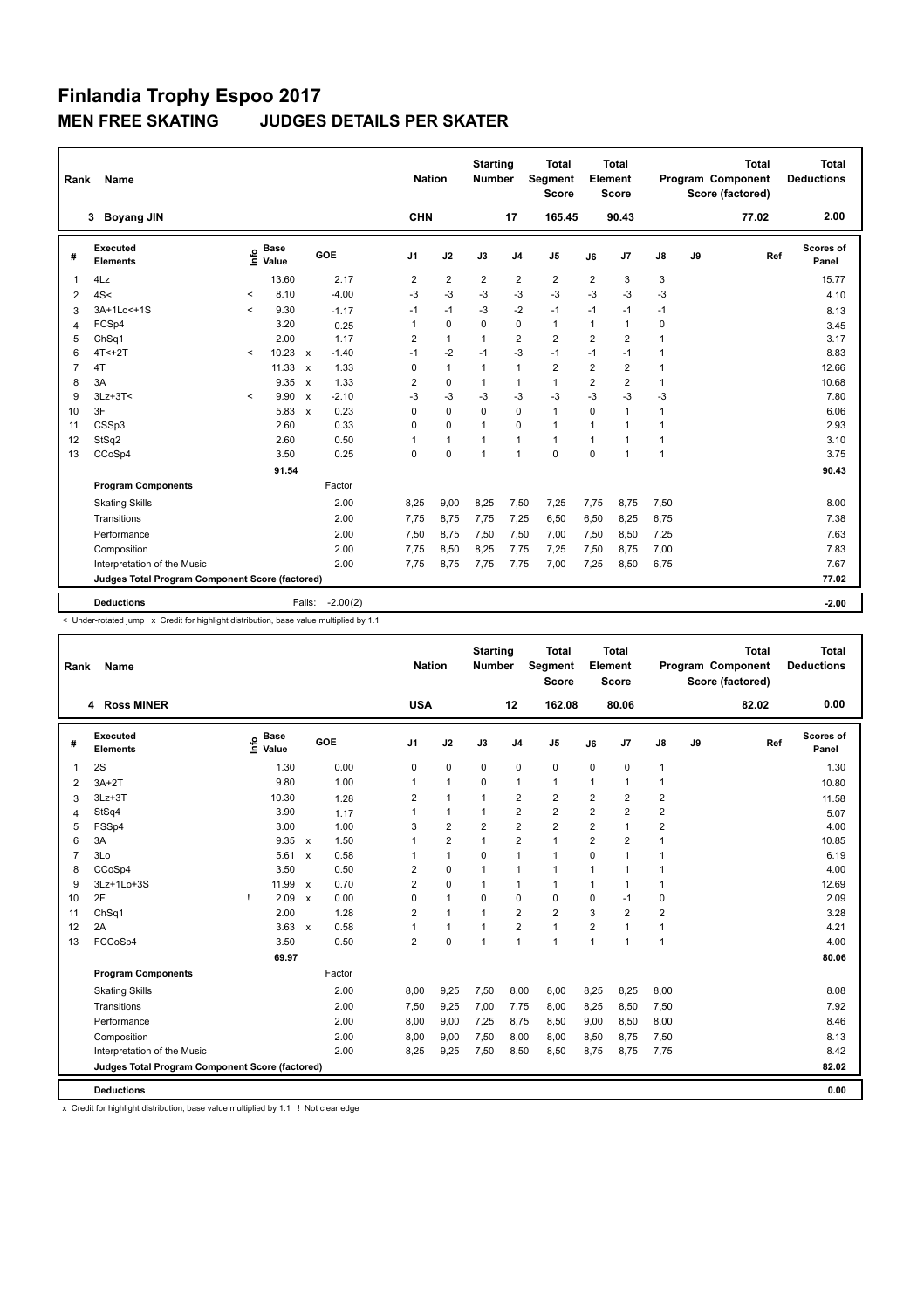| Rank           | <b>Name</b>                                     |                           |                                   |                | <b>Nation</b>  | <b>Starting</b><br><b>Number</b> |                | <b>Total</b><br>Segment<br><b>Score</b> |                | <b>Total</b><br>Element<br><b>Score</b> |                         |    | <b>Total</b><br>Program Component<br>Score (factored) | <b>Total</b><br><b>Deductions</b> |
|----------------|-------------------------------------------------|---------------------------|-----------------------------------|----------------|----------------|----------------------------------|----------------|-----------------------------------------|----------------|-----------------------------------------|-------------------------|----|-------------------------------------------------------|-----------------------------------|
|                | <b>Mikhail KOLYADA</b><br>5                     |                           |                                   | <b>RUS</b>     |                |                                  | 18             | 158.05                                  |                | 78.63                                   |                         |    | 81.42                                                 | 2.00                              |
| #              | Executed<br><b>Elements</b>                     | <b>Base</b><br>۴<br>Value | GOE                               | J <sub>1</sub> | J2             | J3                               | J <sub>4</sub> | J <sub>5</sub>                          | J6             | J7                                      | J8                      | J9 | Ref                                                   | Scores of<br>Panel                |
| 1              | 4Lz                                             | 13.60                     | $-4.00$                           | -3             | $-2$           | $-3$                             | $-3$           | $-3$                                    | $-3$           | $-3$                                    | $-3$                    |    |                                                       | 9.60                              |
| 2              | 3S                                              | 4.40                      | $-0.35$                           | 0              | $\mathbf{1}$   | $-1$                             | $-1$           | $-1$                                    | $-1$           | $-1$                                    | $\mathbf{1}$            |    |                                                       | 4.05                              |
| 3              | 1A                                              | 1.10                      | $-0.10$                           | 0              | $\mathbf{1}$   | $-1$                             | $-1$           | $-1$                                    | $-1$           | 0                                       | 0                       |    |                                                       | 1.00                              |
| 4              | CCSp4                                           | 3.20                      | 0.58                              | 2              | $\mathbf{1}$   | 2                                | 0              | $\mathbf{1}$                            | $\mathbf{1}$   | 1                                       | $\mathbf{1}$            |    |                                                       | 3.78                              |
| 5              | StSq3                                           | 3.30                      | $-1.52$                           | $-2$           | $-2$           | $\overline{2}$                   | $-2$           | $-2$                                    | $-2$           | $-3$                                    | -3                      |    |                                                       | 1.78                              |
| 6              | $4T+3T$                                         | 16.06                     | 2.00<br>$\mathsf{x}$              | 3              | 3              | $\overline{2}$                   | $\overline{1}$ | $\overline{2}$                          | $\overline{2}$ | 1                                       | $\overline{2}$          |    |                                                       | 18.06                             |
| $\overline{7}$ | 3A                                              | 9.35                      | 0.67<br>$\boldsymbol{\mathsf{x}}$ | 1              | $\overline{2}$ | 1                                | 0              | $\mathbf 0$                             | $\Omega$       | $\mathbf{1}$                            | $\mathbf{1}$            |    |                                                       | 10.02                             |
| 8              | 3Lz+1Lo+2S                                      | 8.58                      | 0.70<br>$\boldsymbol{\mathsf{x}}$ | 2              | $\mathbf{1}$   | $\overline{\mathbf{c}}$          | $\mathbf 0$    | $\mathbf{1}$                            | $\mathbf{1}$   | 0                                       | $\mathbf{1}$            |    |                                                       | 9.28                              |
| 9              | 3Lo                                             | 5.61                      | 0.58<br>$\boldsymbol{\mathsf{x}}$ | 2              | 0              | 1                                | 0              | $\mathbf{1}$                            | $\mathbf{1}$   | 1                                       | $\mathbf{1}$            |    |                                                       | 6.19                              |
| 10             | 3Lz                                             | 6.60                      | 1.05<br>$\boldsymbol{\mathsf{x}}$ | $\overline{2}$ | $\mathbf{1}$   | $\overline{2}$                   | $\mathbf{1}$   | $\mathbf{1}$                            | $\overline{2}$ | 1                                       | $\overline{\mathbf{c}}$ |    |                                                       | 7.65                              |
| 11             | CCoSp4                                          | 3.50                      | 0.67                              | 3              | $\overline{2}$ | $\overline{1}$                   | $\mathbf{1}$   | $\mathbf{1}$                            | $\overline{2}$ | $\blacktriangleleft$                    | $\mathbf{1}$            |    |                                                       | 4.17                              |
| 12             | ChSq1                                           | 2.00                      | 1.05                              | 3              | $\overline{1}$ | $\overline{2}$                   | $\Omega$       | $\overline{2}$                          | $\overline{2}$ |                                         | $\mathbf{1}$            |    |                                                       | 3.05                              |
| 13             | FSSp                                            | 0.00                      | 0.00                              |                |                |                                  |                |                                         |                |                                         |                         |    |                                                       | 0.00                              |
|                |                                                 | 77.30                     |                                   |                |                |                                  |                |                                         |                |                                         |                         |    |                                                       | 78.63                             |
|                | <b>Program Components</b>                       |                           | Factor                            |                |                |                                  |                |                                         |                |                                         |                         |    |                                                       |                                   |
|                | <b>Skating Skills</b>                           |                           | 2.00                              | 8,50           | 9,25           | 8.75                             | 7,50           | 8,00                                    | 8,50           | 8,25                                    | 8,00                    |    |                                                       | 8.33                              |
|                | Transitions                                     |                           | 2.00                              | 8,25           | 9,50           | 8,50                             | 7,25           | 7,50                                    | 8,00           | 8,00                                    | 7,50                    |    |                                                       | 7.96                              |
|                | Performance                                     |                           | 2.00                              | 8,50           | 9,25           | 8,00                             | 5,75           | 7,75                                    | 7,50           | 7,75                                    | 7,75                    |    |                                                       | 7.88                              |
|                | Composition                                     |                           | 2.00                              | 8,50           | 9,25           | 8,75                             | 7,00           | 8,00                                    | 8,00           | 8,25                                    | 7,75                    |    |                                                       | 8.21                              |
|                | Interpretation of the Music                     |                           | 2.00                              | 8,75           | 9,50           | 8,50                             | 6,50           | 8,25                                    | 8,25           | 8,25                                    | 8,00                    |    |                                                       | 8.33                              |
|                | Judges Total Program Component Score (factored) |                           |                                   |                |                |                                  |                |                                         |                |                                         |                         |    |                                                       | 81.42                             |
|                | <b>Deductions</b>                               |                           | $-2.00(2)$<br>Falls:              |                |                |                                  |                |                                         |                |                                         |                         |    |                                                       | $-2.00$                           |

x Credit for highlight distribution, base value multiplied by 1.1

| Rank           | Name                                            |                                       |                           |        |                | <b>Nation</b>  | <b>Starting</b><br>Number |                | <b>Total</b><br>Segment<br><b>Score</b> |                | <b>Total</b><br>Element<br><b>Score</b> |              |    | <b>Total</b><br>Program Component<br>Score (factored) | <b>Total</b><br><b>Deductions</b> |
|----------------|-------------------------------------------------|---------------------------------------|---------------------------|--------|----------------|----------------|---------------------------|----------------|-----------------------------------------|----------------|-----------------------------------------|--------------|----|-------------------------------------------------------|-----------------------------------|
|                | <b>Michal BREZINA</b><br>6                      |                                       |                           |        | <b>CZE</b>     |                |                           | 14             | 156.02                                  |                | 75.68                                   |              |    | 80.34                                                 | 0.00                              |
| #              | Executed<br><b>Elements</b>                     | <b>Base</b><br>$\sum_{i=1}^{6}$ Value |                           | GOE    | J <sub>1</sub> | J2             | J3                        | J <sub>4</sub> | J <sub>5</sub>                          | J6             | J7                                      | J8           | J9 | Ref                                                   | Scores of<br>Panel                |
| 1              | 3S                                              | 4.40                                  |                           | 0.12   | 0              | $-1$           | 0                         | $\mathbf 0$    | $\mathbf{1}$                            | $\mathbf{1}$   | 0                                       | 0            |    |                                                       | 4.52                              |
| 2              | $2A+2T$                                         | 4.60                                  |                           | 0.00   | $\mathbf{1}$   | $\mathbf 0$    | $\mathbf 0$               | $-1$           | $\mathbf 0$                             | $\mathbf 0$    | 0                                       | 0            |    |                                                       | 4.60                              |
| 3              | $3F+3T$                                         | 9.60                                  |                           | 0.58   | $\mathbf{1}$   | $\mathbf 0$    | $\mathbf{1}$              | $\mathbf{1}$   | $\mathbf{1}$                            | $\mathbf{1}$   | $\overline{1}$                          | 0            |    |                                                       | 10.18                             |
| $\overline{4}$ | FSSp4                                           | 3.00                                  |                           | 0.33   | 0              | $\mathbf 0$    | $\mathbf 0$               | $\overline{1}$ | $\mathbf{1}$                            | $\overline{2}$ | 1                                       | 1            |    |                                                       | 3.33                              |
| 5              | StSq4                                           | 3.90                                  |                           | 1.05   | $\mathbf{1}$   | $\mathbf{1}$   | $\overline{1}$            | $\overline{2}$ | 3                                       | 3              | $\overline{1}$                          | $\mathbf{1}$ |    |                                                       | 4.95                              |
| 6              | 3A                                              | 9.35                                  | $\mathsf{x}$              | 1.17   | $\mathbf{1}$   | $\overline{2}$ | $\overline{1}$            | $\mathbf{1}$   | $\mathbf{1}$                            | $\overline{2}$ | $\blacktriangleleft$                    | 0            |    |                                                       | 10.52                             |
| $\overline{7}$ | 3Lo                                             | 5.61                                  | $\boldsymbol{\mathsf{x}}$ | 0.82   | 1              | $\mathbf{1}$   | 1                         | $\overline{1}$ | $\overline{2}$                          | $\overline{2}$ | 1                                       | 1            |    |                                                       | 6.43                              |
| 8              | $3F+2T$                                         | 7.26                                  | $\boldsymbol{\mathsf{x}}$ | 0.23   | 0              | $\mathbf 0$    | 0                         | $\mathbf 0$    | $\overline{2}$                          | $\mathbf{1}$   | 1                                       | 0            |    |                                                       | 7.49                              |
| 9              | 3Lz                                             | 6.60                                  | $\mathbf{x}$              | 0.12   | $-1$           | $-1$           | $\Omega$                  | $\mathbf{1}$   | $\mathbf{1}$                            | $-1$           | $\mathbf 1$                             | $\mathbf{1}$ |    |                                                       | 6.72                              |
| 10             | 3A+REP                                          | 6.55                                  | $\mathsf{x}$              | 0.50   | -1             | $\mathbf 0$    | $\mathbf 0$               | $\mathbf{1}$   | $\mathbf{1}$                            | $\overline{2}$ | $\mathbf 1$                             | 0            |    |                                                       | 7.05                              |
| 11             | ChSq1                                           | 2.00                                  |                           | 1.05   | $\overline{2}$ | $\mathbf{1}$   | 1                         | $\overline{2}$ | $\overline{2}$                          | $\overline{2}$ | 1                                       | 1            |    |                                                       | 3.05                              |
| 12             | FCCoSp4                                         | 3.50                                  |                           | 0.17   | $\mathbf{1}$   | $-1$           | 0                         | $\mathbf{1}$   | $\mathbf{1}$                            | $\mathbf 0$    | $\mathbf 0$                             | $\mathbf 0$  |    |                                                       | 3.67                              |
| 13             | CCoSp3                                          | 3.00                                  |                           | 0.17   | 0              | $\mathbf 0$    | $\mathbf 0$               | $\mathbf 0$    | $\mathbf{1}$                            | $\mathbf 0$    | 1                                       | 1            |    |                                                       | 3.17                              |
|                |                                                 | 69.37                                 |                           |        |                |                |                           |                |                                         |                |                                         |              |    |                                                       | 75.68                             |
|                | <b>Program Components</b>                       |                                       |                           | Factor |                |                |                           |                |                                         |                |                                         |              |    |                                                       |                                   |
|                | <b>Skating Skills</b>                           |                                       |                           | 2.00   | 7,75           | 8,25           | 8,00                      | 7,75           | 8,00                                    | 8,50           | 8,25                                    | 7,50         |    |                                                       | 8.00                              |
|                | Transitions                                     |                                       |                           | 2.00   | 7,50           | 8,25           | 7,50                      | 7,50           | 7,75                                    | 8,00           | 8,25                                    | 7,25         |    |                                                       | 7.75                              |
|                | Performance                                     |                                       |                           | 2.00   | 7,75           | 8,50           | 7,50                      | 8,25           | 8,25                                    | 8,75           | 8,50                                    | 7,75         |    |                                                       | 8.17                              |
|                | Composition                                     |                                       |                           | 2.00   | 7.75           | 8,00           | 7,75                      | 8,00           | 8,25                                    | 8,75           | 8,50                                    | 7,50         |    |                                                       | 8.04                              |
|                | Interpretation of the Music                     |                                       |                           | 2.00   | 7,75           | 8,75           | 7,50                      | 8,50           | 8,25                                    | 8,75           | 8,25                                    | 7,75         |    |                                                       | 8.21                              |
|                | Judges Total Program Component Score (factored) |                                       |                           |        |                |                |                           |                |                                         |                |                                         |              |    |                                                       | 80.34                             |
|                |                                                 |                                       |                           |        |                |                |                           |                |                                         |                |                                         |              |    |                                                       |                                   |
|                | <b>Deductions</b>                               |                                       |                           |        |                |                |                           |                |                                         |                |                                         |              |    |                                                       | 0.00                              |

x Credit for highlight distribution, base value multiplied by 1.1 REP Jump repetition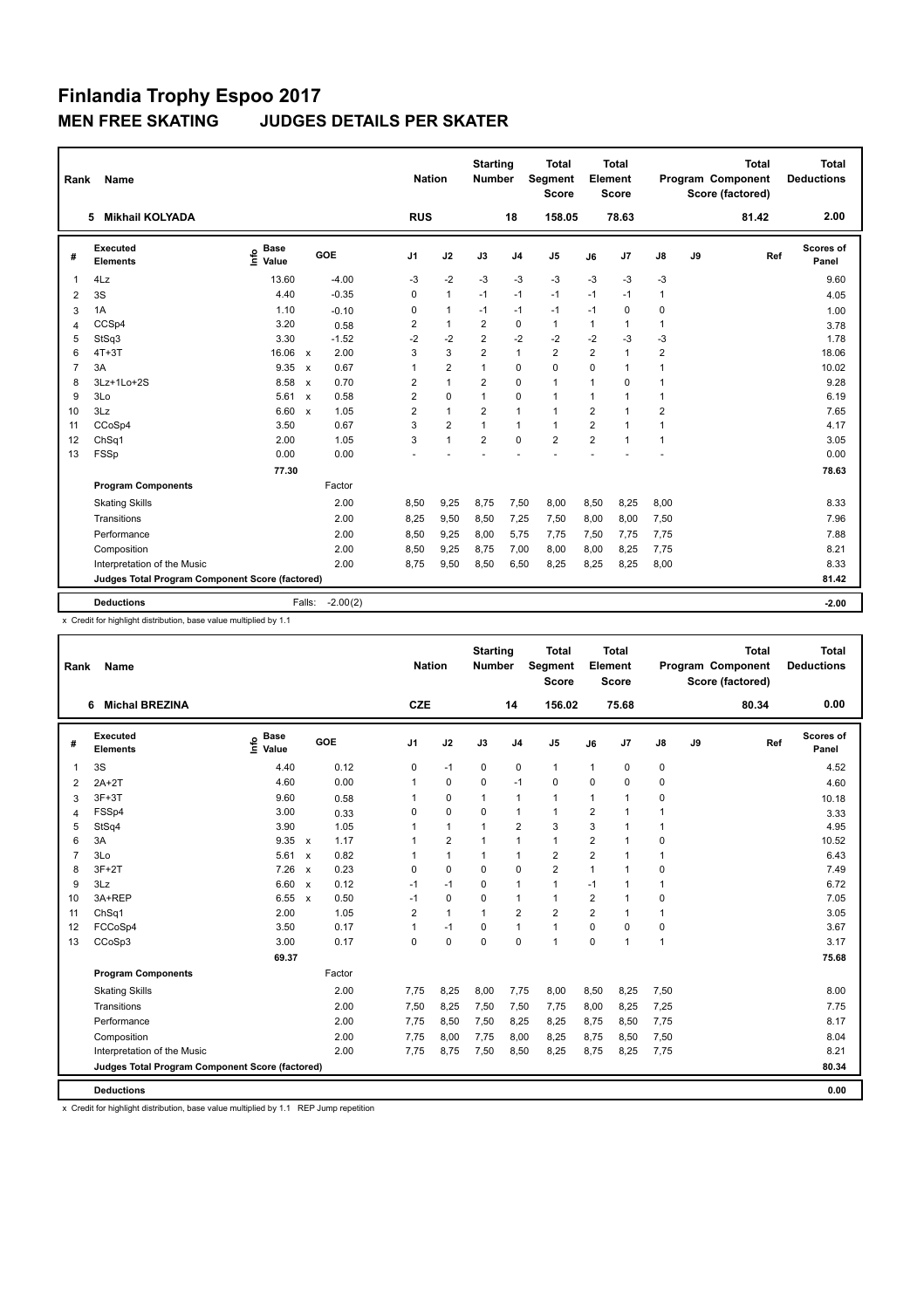| Rank | Name                                            |                              |                         | <b>Nation</b>  |                | <b>Starting</b><br><b>Number</b> |                | <b>Total</b><br>Segment<br><b>Score</b> |              | <b>Total</b><br>Element<br><b>Score</b> |                         |    | <b>Total</b><br>Program Component<br>Score (factored) | <b>Total</b><br><b>Deductions</b> |
|------|-------------------------------------------------|------------------------------|-------------------------|----------------|----------------|----------------------------------|----------------|-----------------------------------------|--------------|-----------------------------------------|-------------------------|----|-------------------------------------------------------|-----------------------------------|
|      | 7 Andrei LAZUKIN                                |                              |                         | <b>RUS</b>     |                |                                  | 11             | 142.16                                  |              | 71.24                                   |                         |    | 70.92                                                 | 0.00                              |
| #    | Executed<br><b>Elements</b>                     | <b>Base</b><br>١nfo<br>Value | GOE                     | J <sub>1</sub> | J2             | J3                               | J <sub>4</sub> | J <sub>5</sub>                          | J6           | J7                                      | J8                      | J9 | Ref                                                   | Scores of<br>Panel                |
| -1   | $4T+2T$                                         | 11.60                        | $-1.20$                 | $-1$           | $-1$           | $-1$                             | $-1$           | -1                                      | $-1$         | $-1$                                    | $-1$                    |    |                                                       | 10.40                             |
| 2    | 4T                                              | 10.30                        | 1.33                    | $\mathbf{1}$   | $\mathbf{1}$   | $\mathbf 0$                      | $\overline{2}$ | $\mathbf{1}$                            | $\mathbf{1}$ | 2                                       | $\overline{\mathbf{c}}$ |    |                                                       | 11.63                             |
| 3    | FCSp3                                           | 2.80                         | 0.83                    | 2              | $\overline{2}$ | $\mathbf{1}$                     | $\overline{1}$ | $\overline{2}$                          | $\mathbf{1}$ | $\overline{2}$                          | $\overline{2}$          |    |                                                       | 3.63                              |
| 4    | 3A+2A+SEQ                                       | 9.44                         | 0.33                    | 0              | $\mathbf{1}$   | 0                                | $-1$           | 0                                       | $\mathbf 0$  | 1                                       | 1                       |    |                                                       | 9.77                              |
| 5    | 3A                                              | 8.50                         | $-1.67$                 | $-2$           | $-2$           | $-1$                             | $-2$           | $-2$                                    | $-2$         | $-1$                                    | $-1$                    |    |                                                       | 6.83                              |
| 6    | StSq3                                           | 3.30                         | 0.42                    | 1              | $\Omega$       | $\mathbf{1}$                     | $\overline{2}$ | $\mathbf{1}$                            | $\Omega$     | $\blacktriangleleft$                    | 1                       |    |                                                       | 3.72                              |
| 7    | 3F+2T+2Lo                                       | 9.24 x                       | 0.00                    | 0              | $\mathbf 0$    | 0                                | $-1$           | $\mathbf{1}$                            | $\Omega$     | 0                                       | 0                       |    |                                                       | 9.24                              |
| 8    | 2Lz                                             | 2.31                         | 0.00<br>$\mathsf{x}$    | 0              | 0              | 0                                | $\mathbf 0$    | $\mathbf 0$                             | $\mathbf 0$  | 0                                       | 0                       |    |                                                       | 2.31                              |
| 9    | 2Lo                                             | 1.98                         | 0.00<br>$\mathsf{x}$    | 0              | $\mathbf 0$    | $\mathbf 0$                      | $\pmb{0}$      | 0                                       | $\mathbf 0$  | 0                                       | 0                       |    |                                                       | 1.98                              |
| 10   | 3S                                              | 4.84                         | $-1.52$<br>$\mathsf{x}$ | $-2$           | $-2$           | $-2$                             | $-3$           | $-3$                                    | $-2$         | $-2$                                    | $-2$                    |    |                                                       | 3.32                              |
| 11   | CSSp3                                           | 2.60                         | 0.08                    | 0              | $\mathbf 0$    | $\mathbf 0$                      | $\mathbf 0$    | $\mathbf{1}$                            | $\Omega$     | $\mathbf 0$                             | $\mathbf{1}$            |    |                                                       | 2.68                              |
| 12   | ChSq1                                           | 2.00                         | 0.23                    | 0              | $\mathbf 0$    | $\mathbf 0$                      | $\mathbf 0$    | $\mathbf{1}$                            | $\mathbf 0$  | $\mathbf 1$                             | 1                       |    |                                                       | 2.23                              |
| 13   | CCoSp4                                          | 3.50                         | 0.00                    | 0              | $\mathbf 0$    | $\mathbf 0$                      | $\mathbf 0$    | $\mathbf 0$                             | $\mathbf 0$  | $\Omega$                                | 0                       |    |                                                       | 3.50                              |
|      |                                                 | 72.41                        |                         |                |                |                                  |                |                                         |              |                                         |                         |    |                                                       | 71.24                             |
|      | <b>Program Components</b>                       |                              | Factor                  |                |                |                                  |                |                                         |              |                                         |                         |    |                                                       |                                   |
|      | <b>Skating Skills</b>                           |                              | 2.00                    | 7,00           | 7,50           | 7,25                             | 6,75           | 7,50                                    | 7,00         | 7,75                                    | 7,25                    |    |                                                       | 7.25                              |
|      | Transitions                                     |                              | 2.00                    | 6,50           | 7,25           | 6,75                             | 6,50           | 7,00                                    | 6,00         | 7,25                                    | 7,00                    |    |                                                       | 6.83                              |
|      | Performance                                     |                              | 2.00                    | 7,00           | 7,25           | 6,50                             | 6,75           | 7,25                                    | 6,25         | 7,50                                    | 7,00                    |    |                                                       | 6.96                              |
|      | Composition                                     |                              | 2.00                    | 7,25           | 7,00           | 7,25                             | 7,00           | 7,50                                    | 6,75         | 7,75                                    | 7,25                    |    |                                                       | 7.21                              |
|      | Interpretation of the Music                     |                              | 2.00                    | 7,50           | 7,25           | 6,75                             | 7,25           | 7,50                                    | 6,50         | 7,50                                    | 7,00                    |    |                                                       | 7.21                              |
|      | Judges Total Program Component Score (factored) |                              |                         |                |                |                                  |                |                                         |              |                                         |                         |    |                                                       | 70.92                             |
|      | <b>Deductions</b>                               |                              |                         |                |                |                                  |                |                                         |              |                                         |                         |    |                                                       | 0.00                              |

x Credit for highlight distribution, base value multiplied by 1.1

| Rank           | Name                                            |         |                      |                           |         |                | <b>Nation</b> |                | <b>Starting</b><br><b>Number</b> | <b>Total</b><br>Segment<br><b>Score</b> |                      | Total<br>Element<br><b>Score</b> |               |    | <b>Total</b><br>Program Component<br>Score (factored) | <b>Total</b><br><b>Deductions</b> |
|----------------|-------------------------------------------------|---------|----------------------|---------------------------|---------|----------------|---------------|----------------|----------------------------------|-----------------------------------------|----------------------|----------------------------------|---------------|----|-------------------------------------------------------|-----------------------------------|
|                | <b>Alexander PETROV</b><br>8                    |         |                      |                           |         | <b>RUS</b>     |               |                | 8                                | 139.15                                  |                      | 66.41                            |               |    | 72.74                                                 | 0.00                              |
| #              | Executed<br><b>Elements</b>                     | ١m      | <b>Base</b><br>Value |                           | GOE     | J <sub>1</sub> | J2            | J3             | J <sub>4</sub>                   | J <sub>5</sub>                          | J6                   | J7                               | $\mathsf{J}8$ | J9 | Ref                                                   | Scores of<br>Panel                |
| 1              | 4T<<                                            | <<      | 4.30                 |                           | $-1.87$ | -3             | $-3$          | $-2$           | $-2$                             | $-3$                                    | $-3$                 | $-2$                             | $-3$          |    |                                                       | 2.43                              |
| 2              | 3A                                              |         | 8.50                 |                           | 0.17    | 0              | $\mathbf 0$   | $\mathbf 0$    | $-1$                             | $\mathbf{1}$                            | $\mathbf 0$          | $\mathbf{1}$                     | $\mathbf 0$   |    |                                                       | 8.67                              |
| 3              | 3A+SEQ+2T*                                      | $\star$ | 6.80                 |                           | $-2.17$ | $-2$           | $-2$          | $-2$           | $-3$                             | $-2$                                    | $-3$                 | $-2$                             | $-2$          |    |                                                       | 4.63                              |
| $\overline{4}$ | FCSp3                                           |         | 2.80                 |                           | 0.33    | 0              | $\mathbf 0$   | $\mathbf{1}$   | $\mathbf{1}$                     | $\mathbf{1}$                            | $-1$                 | 1                                | 1             |    |                                                       | 3.13                              |
| 5              | StSq3                                           |         | 3.30                 |                           | 0.75    | $\overline{2}$ | $\mathbf{1}$  | $\overline{1}$ | $\overline{2}$                   | $\overline{2}$                          | $\overline{2}$       | $\overline{1}$                   | 1             |    |                                                       | 4.05                              |
| 6              | $3Lz + 2T$                                      |         | 8.03                 | $\mathbf{x}$              | 0.35    | $\mathbf{1}$   | $\Omega$      | $\mathbf{1}$   | $\mathbf 0$                      | $\mathbf{1}$                            | $\Omega$             | $\blacktriangleleft$             | 0             |    |                                                       | 8.38                              |
| $\overline{7}$ | 3F+1Lo+3S                                       | ı       | 11.22                | $\mathsf{x}$              | $-1.05$ | $-1$           | $-1$          | $-1$           | $-2$                             | $-2$                                    | $-2$                 | $-1$                             | $-2$          |    |                                                       | 10.17                             |
| 8              | 3Lz                                             |         | 6.60 x               |                           | 0.47    | 1              | $\mathbf 0$   | $\mathbf{1}$   | $\mathbf{1}$                     | $\mathbf{1}$                            | $\Omega$             | $\blacktriangleleft$             | $\mathbf 0$   |    |                                                       | 7.07                              |
| 9              | 3Lo                                             |         | 5.61                 | $\boldsymbol{\mathsf{x}}$ | $-1.05$ | 0              | $-2$          | $-2$           | $-1$                             | $-2$                                    | $-2$                 | $-1$                             | $-1$          |    |                                                       | 4.56                              |
| 10             | CSSp3                                           |         | 2.60                 |                           | 0.08    | 0              | $\mathbf 0$   | $\Omega$       | $\mathbf{1}$                     | $\mathbf 0$                             | $\Omega$             | $-1$                             | $\mathbf{1}$  |    |                                                       | 2.68                              |
| 11             | ChSq1                                           |         | 2.00                 |                           | 1.17    | $\overline{2}$ | $\mathbf{1}$  | $\overline{2}$ | $\overline{2}$                   | $\overline{2}$                          | $\overline{2}$       | $\blacktriangleleft$             | $\mathbf{1}$  |    |                                                       | 3.17                              |
| 12             | 2A                                              |         | 3.63                 | $\mathsf{x}$              | 0.42    | 1              | $\mathbf{1}$  | $\Omega$       | $\mathbf{1}$                     | $\mathbf{1}$                            | $\blacktriangleleft$ | $\overline{1}$                   | 0             |    |                                                       | 4.05                              |
| 13             | CCoSp3                                          |         | 3.00                 |                           | 0.42    | 0              | $\mathbf 0$   | 1              | $\overline{1}$                   | $\mathbf{1}$                            | $\mathbf{1}$         | 1                                | 1             |    |                                                       | 3.42                              |
|                |                                                 |         | 68.39                |                           |         |                |               |                |                                  |                                         |                      |                                  |               |    |                                                       | 66.41                             |
|                | <b>Program Components</b>                       |         |                      |                           | Factor  |                |               |                |                                  |                                         |                      |                                  |               |    |                                                       |                                   |
|                | <b>Skating Skills</b>                           |         |                      |                           | 2.00    | 7,50           | 8,00          | 7,25           | 6,25                             | 7,25                                    | 7,25                 | 7,50                             | 7,00          |    |                                                       | 7.29                              |
|                | Transitions                                     |         |                      |                           | 2.00    | 7,00           | 8,00          | 6,75           | 6,50                             | 7,00                                    | 7,50                 | 7,25                             | 6,50          |    |                                                       | 7.00                              |
|                | Performance                                     |         |                      |                           | 2.00    | 7.75           | 7,50          | 7,00           | 6.75                             | 7,50                                    | 7,50                 | 7.25                             | 6,75          |    |                                                       | 7.25                              |
|                | Composition                                     |         |                      |                           | 2.00    | 7,50           | 7,50          | 7,25           | 6,50                             | 7,25                                    | 8,00                 | 7,50                             | 7,00          |    |                                                       | 7.33                              |
|                | Interpretation of the Music                     |         |                      |                           | 2.00    | 7,75           | 8,25          | 7,25           | 7,00                             | 7,50                                    | 8,25                 | 7,25                             | 6,50          |    |                                                       | 7.50                              |
|                | Judges Total Program Component Score (factored) |         |                      |                           |         |                |               |                |                                  |                                         |                      |                                  |               |    |                                                       | 72.74                             |
|                |                                                 |         |                      |                           |         |                |               |                |                                  |                                         |                      |                                  |               |    |                                                       |                                   |
|                | <b>Deductions</b>                               |         |                      |                           |         |                |               |                |                                  |                                         |                      |                                  |               |    |                                                       | 0.00                              |

<< Downgraded jump \* Invalid element x Credit for highlight distribution, base value multiplied by 1.1 ! Not clear edge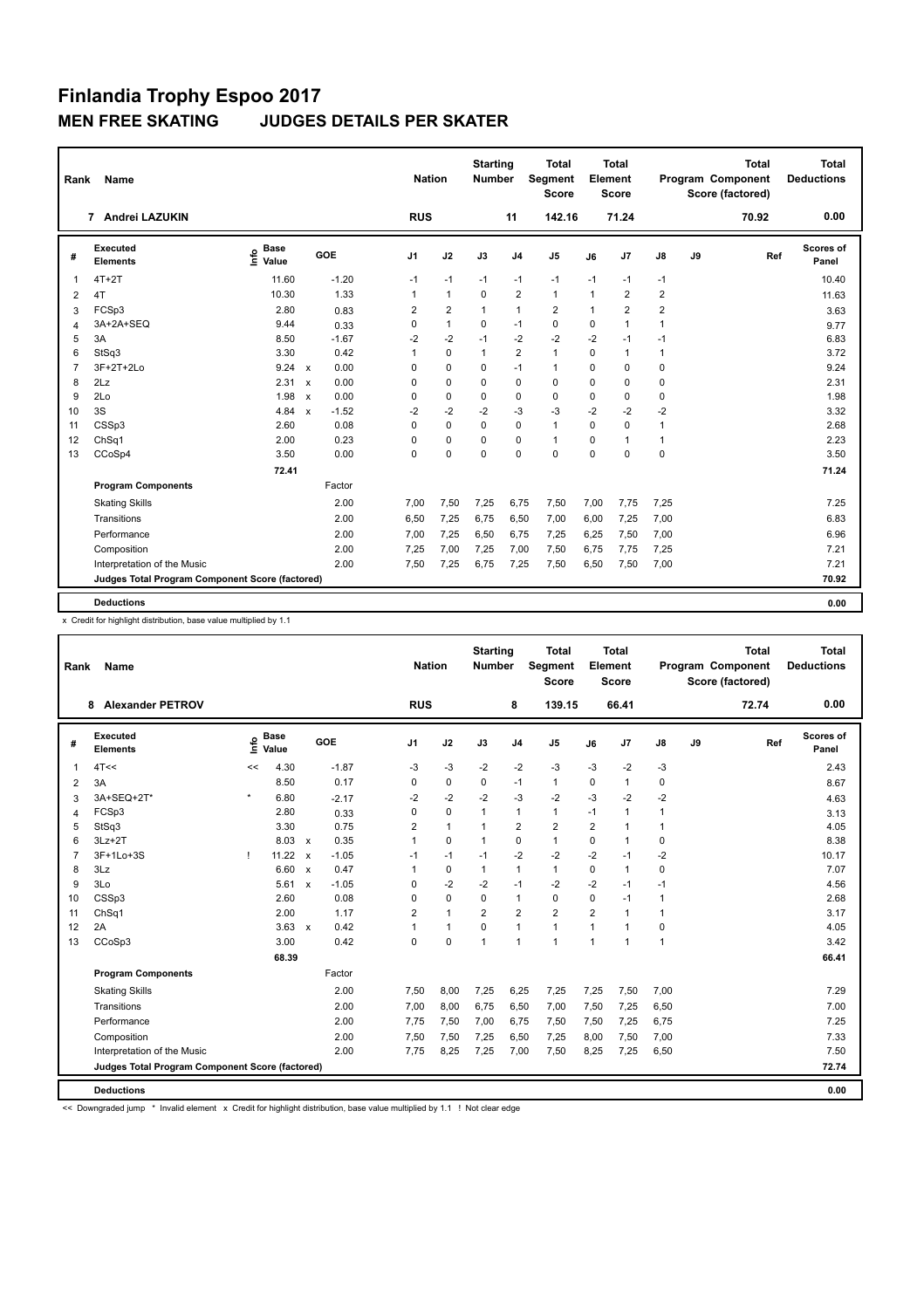| Rank           | Name                                            |                              |                                      | <b>Nation</b>  |              | <b>Starting</b><br><b>Number</b> |                | <b>Total</b><br>Segment<br><b>Score</b> |                | <b>Total</b><br>Element<br><b>Score</b> |                |    | <b>Total</b><br>Program Component<br>Score (factored) | <b>Total</b><br><b>Deductions</b> |
|----------------|-------------------------------------------------|------------------------------|--------------------------------------|----------------|--------------|----------------------------------|----------------|-----------------------------------------|----------------|-----------------------------------------|----------------|----|-------------------------------------------------------|-----------------------------------|
|                | <b>Roman SADOVSKY</b><br>9                      |                              |                                      | CAN            |              |                                  | 7              | 134.98                                  |                | 69.14                                   |                |    | 66.84                                                 | 1.00                              |
| #              | Executed<br><b>Elements</b>                     | <b>Base</b><br>lnfo<br>Value | GOE                                  | J <sub>1</sub> | J2           | J3                               | J <sub>4</sub> | J <sub>5</sub>                          | J6             | J7                                      | J8             | J9 | Ref                                                   | <b>Scores of</b><br>Panel         |
| $\mathbf 1$    | 4S                                              | 10.50                        | 0.50                                 | 0              | 0            | 0                                | 0              | $\mathbf{1}$                            | $\mathbf{1}$   | $\mathbf{1}$                            | $\mathbf{1}$   |    |                                                       | 11.00                             |
| 2              | 3A                                              | 8.50                         | $-2.83$                              | $-3$           | $-3$         | $-2$                             | $-3$           | $-3$                                    | $-3$           | $-2$                                    | $-3$           |    |                                                       | 5.67                              |
| 3              | 2A                                              | 3.30                         | $-0.92$                              | $-2$           | $-2$         | $-2$                             | $-3$           | $-2$                                    | $-2$           | $-1$                                    | $-1$           |    |                                                       | 2.38                              |
| 4              | CSSp3                                           | 2.60                         | 0.42                                 | 1              | $\mathbf 0$  | $\mathbf{1}$                     | 0              | $\mathbf{1}$                            | $\mathbf{1}$   | $\mathbf{1}$                            | $\mathbf{1}$   |    |                                                       | 3.02                              |
| 5              | ChSq1                                           | 2.00                         | 0.35                                 | 0              | 0            | 1                                | 0              | $\mathbf{1}$                            | $\overline{2}$ | $\mathbf{1}$                            | 0              |    |                                                       | 2.35                              |
| 6              | $3A+2T$                                         | 10.78                        | 0.33<br>$\mathbf{x}$                 | 0              | $\mathbf 0$  | $\Omega$                         | 0              | $\mathbf{1}$                            | $\mathbf{1}$   | $\mathbf{1}$                            | $-1$           |    |                                                       | 11.11                             |
| $\overline{7}$ | 4S<+REP                                         | 6.24<br>$\,<$                | $-4.00$<br>$\boldsymbol{\mathsf{x}}$ | $-3$           | $-3$         | $-3$                             | $-3$           | $-3$                                    | $-3$           | $-2$                                    | -3             |    |                                                       | 2.24                              |
| 8              | 3Lz+1Lo+3S                                      | 11.99                        | $-1.05$<br>$\mathbf{x}$              | $-1$           | $-2$         | $-2$                             | $-2$           | $\mathbf 0$                             | $-1$           | $-1$                                    | $-2$           |    |                                                       | 10.94                             |
| 9              | 3Lo                                             | 5.61                         | 0.35<br>$\boldsymbol{\mathsf{x}}$    | 0              | $\mathbf 0$  | $\mathbf{1}$                     | $\mathbf 0$    | $\mathbf{1}$                            | $\mathbf{1}$   | 1                                       | 0              |    |                                                       | 5.96                              |
| 10             | 3F                                              | 5.83                         | $-2.10$<br>$\boldsymbol{\mathsf{x}}$ | $-3$           | $-3$         | $-3$                             | $-3$           | $-3$                                    | $-3$           | $-3$                                    | $-3$           |    |                                                       | 3.73                              |
| 11             | FCSp3                                           | 2.80                         | 0.50                                 | 1              | $\mathbf 0$  | $\mathbf{1}$                     | $\overline{1}$ | $\mathbf{1}$                            | $\mathbf{1}$   | 1                                       | $\mathbf{1}$   |    |                                                       | 3.30                              |
| 12             | StSq3                                           | 3.30                         | $-0.03$                              | 0              | $\mathbf{1}$ | $-1$                             | $-1$           | $\mathbf 0$                             | $\mathbf{1}$   | $\Omega$                                | 0              |    |                                                       | 3.27                              |
| 13             | CCoSp4                                          | 3.50                         | 0.67                                 | 1              | $\mathbf 0$  | $\overline{1}$                   | $\overline{1}$ | $\overline{2}$                          | $\overline{2}$ | 1                                       | $\overline{2}$ |    |                                                       | 4.17                              |
|                |                                                 | 76.95                        |                                      |                |              |                                  |                |                                         |                |                                         |                |    |                                                       | 69.14                             |
|                | <b>Program Components</b>                       |                              | Factor                               |                |              |                                  |                |                                         |                |                                         |                |    |                                                       |                                   |
|                | <b>Skating Skills</b>                           |                              | 2.00                                 | 6.25           | 7,75         | 6,75                             | 5,25           | 7,25                                    | 7,25           | 7,50                                    | 6,50           |    |                                                       | 6.92                              |
|                | Transitions                                     |                              | 2.00                                 | 6,00           | 7,50         | 6,25                             | 4,25           | 6,75                                    | 6,75           | 7,00                                    | 6,25           |    |                                                       | 6.50                              |
|                | Performance                                     |                              | 2.00                                 | 6,00           | 7,25         | 6,00                             | 4,50           | 7,00                                    | 7,00           | 7,25                                    | 5,75           |    |                                                       | 6.50                              |
|                | Composition                                     |                              | 2.00                                 | 6,25           | 7,25         | 6,50                             | 4,75           | 7,25                                    | 7,25           | 7,50                                    | 6,00           |    |                                                       | 6.75                              |
|                | Interpretation of the Music                     |                              | 2.00                                 | 6,00           | 7,50         | 6,50                             | 5,25           | 7,00                                    | 7,50           | 7,25                                    | 6,25           |    |                                                       | 6.75                              |
|                | Judges Total Program Component Score (factored) |                              |                                      |                |              |                                  |                |                                         |                |                                         |                |    |                                                       | 66.84                             |
|                |                                                 |                              |                                      |                |              |                                  |                |                                         |                |                                         |                |    |                                                       |                                   |
|                | <b>Deductions</b>                               |                              | $-1.00(1)$<br>Falls:                 |                |              |                                  |                |                                         |                |                                         |                |    |                                                       | $-1.00$                           |

< Under-rotated jump x Credit for highlight distribution, base value multiplied by 1.1 REP Jump repetition

| Rank           | Name                                            |                              |                           |            |                | <b>Nation</b>  | <b>Starting</b><br><b>Number</b> |                         | <b>Total</b><br>Segment<br><b>Score</b> |                | Total<br>Element<br><b>Score</b> |                |    | <b>Total</b><br>Program Component<br>Score (factored) | <b>Total</b><br><b>Deductions</b> |
|----------------|-------------------------------------------------|------------------------------|---------------------------|------------|----------------|----------------|----------------------------------|-------------------------|-----------------------------------------|----------------|----------------------------------|----------------|----|-------------------------------------------------------|-----------------------------------|
|                | <b>Paul FENTZ</b><br>10                         |                              |                           |            | <b>GER</b>     |                |                                  | 15                      | 134.52                                  |                | 61.68                            |                |    | 73.84                                                 | 1.00                              |
| #              | <b>Executed</b><br><b>Elements</b>              | <b>Base</b><br>lnfo<br>Value |                           | <b>GOE</b> | J <sub>1</sub> | J2             | J3                               | J <sub>4</sub>          | J <sub>5</sub>                          | J6             | J7                               | J8             | J9 | Ref                                                   | Scores of<br>Panel                |
| 1              | 3A                                              | 8.50                         |                           | 1.67       | $\mathbf{1}$   | $\overline{2}$ | $\mathbf{1}$                     | $\mathbf{1}$            | $\overline{2}$                          | $\overline{2}$ | $\overline{2}$                   | $\overline{2}$ |    |                                                       | 10.17                             |
| 2              | 3T                                              | 4.30                         |                           | $-0.70$    | $-1$           | $\mathbf 0$    | $-2$                             | $-1$                    | $-1$                                    | $-1$           | $-1$                             | $-1$           |    |                                                       | 3.60                              |
| 3              | 3Lo                                             | 5.10                         |                           | 0.70       | 1              | $\mathbf{1}$   | $\mathbf{1}$                     | 0                       | $\mathbf{1}$                            | $\mathbf{1}$   | $\mathbf{1}$                     | $\mathbf{1}$   |    |                                                       | 5.80                              |
| 4              | StSq3                                           | 3.30                         |                           | 0.50       | 1              | $\mathbf{1}$   | $\Omega$                         | $\overline{\mathbf{c}}$ | $\mathbf{1}$                            | $\mathbf{1}$   | $\mathbf{1}$                     | $\mathbf{1}$   |    |                                                       | 3.80                              |
| 5              | CCoSp3                                          | 3.00                         |                           | 0.25       | $\mathbf{1}$   | $-1$           | $\Omega$                         | $\mathbf{1}$            | $\mathbf{1}$                            | 0              | $\mathbf{1}$                     | $\mathbf 0$    |    |                                                       | 3.25                              |
| 6              | $3Lz + 2T$                                      | 8.03                         | $\mathsf{x}$              | 0.00       | 0              | $\mathbf 0$    | $\mathbf 0$                      | $-1$                    | $\mathbf 0$                             | 0              | 0                                | $\mathbf 0$    |    |                                                       | 8.03                              |
| $\overline{7}$ | 3A+REP                                          | 6.55                         | $\mathsf{x}$              | $-3.00$    | $-3$           | $-3$           | $-3$                             | $-3$                    | $-3$                                    | -3             | -3                               | $-3$           |    |                                                       | 3.55                              |
| 8              | $3S+2T$                                         | 6.27                         | $\boldsymbol{\mathsf{x}}$ | 0.12       | $\mathbf{1}$   | $\mathbf 0$    | $\mathbf 0$                      | $\mathbf{1}$            | $\mathbf 0$                             | $\mathbf 0$    | 0                                | $\pmb{0}$      |    |                                                       | 6.39                              |
| 9              | FCSp4                                           | 3.20                         |                           | 0.33       | 1              | $\mathbf 0$    | $\mathbf 0$                      | $\mathbf{1}$            | $\mathbf{1}$                            | $\mathbf{1}$   | $\overline{2}$                   | $\mathbf 0$    |    |                                                       | 3.53                              |
| 10             | 3Lz                                             | 6.60                         | $\boldsymbol{\mathsf{x}}$ | $-1.05$    | $-2$           | $-1$           | $-2$                             | $-2$                    | $-1$                                    | $-2$           | $-1$                             | $-1$           |    |                                                       | 5.55                              |
| 11             | 2A                                              | 3.63                         | $\mathsf{x}$              | $-0.75$    | 0              | $-2$           | $-2$                             | $-2$                    | $-1$                                    | $-2$           | $-1$                             | $-1$           |    |                                                       | 2.88                              |
| 12             | CSSp3                                           | 2.60                         |                           | $-0.05$    | 0              | $-1$           | $\Omega$                         | $-1$                    | $\mathbf 0$                             | $\Omega$       | 0                                | 0              |    |                                                       | 2.55                              |
| 13             | ChSq1                                           | 2.00                         |                           | 0.58       | $\mathbf{1}$   | $\mathbf{1}$   | 0                                | $\overline{1}$          | $\mathbf{1}$                            | $\overline{1}$ | $\mathbf{1}$                     | $\mathbf 0$    |    |                                                       | 2.58                              |
|                |                                                 | 63.08                        |                           |            |                |                |                                  |                         |                                         |                |                                  |                |    |                                                       | 61.68                             |
|                | <b>Program Components</b>                       |                              |                           | Factor     |                |                |                                  |                         |                                         |                |                                  |                |    |                                                       |                                   |
|                | <b>Skating Skills</b>                           |                              |                           | 2.00       | 7.75           | 8,50           | 7,50                             | 7,25                    | 7,25                                    | 7,25           | 8,00                             | 7,00           |    |                                                       | 7.50                              |
|                | Transitions                                     |                              |                           | 2.00       | 7,25           | 8,25           | 7,00                             | 7,50                    | 7,00                                    | 6,75           | 7,75                             | 6,75           |    |                                                       | 7.21                              |
|                | Performance                                     |                              |                           | 2.00       | 7,75           | 8,25           | 7,00                             | 7,00                    | 6,75                                    | 6,75           | 7,75                             | 6,50           |    |                                                       | 7.17                              |
|                | Composition                                     |                              |                           | 2.00       | 7,75           | 8,25           | 7,75                             | 7,50                    | 7,25                                    | 7,00           | 8,00                             | 6,75           |    |                                                       | 7.54                              |
|                | Interpretation of the Music                     |                              |                           | 2.00       | 8,00           | 8,50           | 7,50                             | 7,50                    | 7,00                                    | 7,00           | 8,00                             | 6,75           |    |                                                       | 7.50                              |
|                | Judges Total Program Component Score (factored) |                              |                           |            |                |                |                                  |                         |                                         |                |                                  |                |    |                                                       | 73.84                             |
|                | <b>Deductions</b>                               |                              | Falls:                    | $-1.00(1)$ |                |                |                                  |                         |                                         |                |                                  |                |    |                                                       | $-1.00$                           |
|                |                                                 |                              |                           |            |                |                |                                  |                         |                                         |                |                                  |                |    |                                                       |                                   |

x Credit for highlight distribution, base value multiplied by 1.1 REP Jump repetition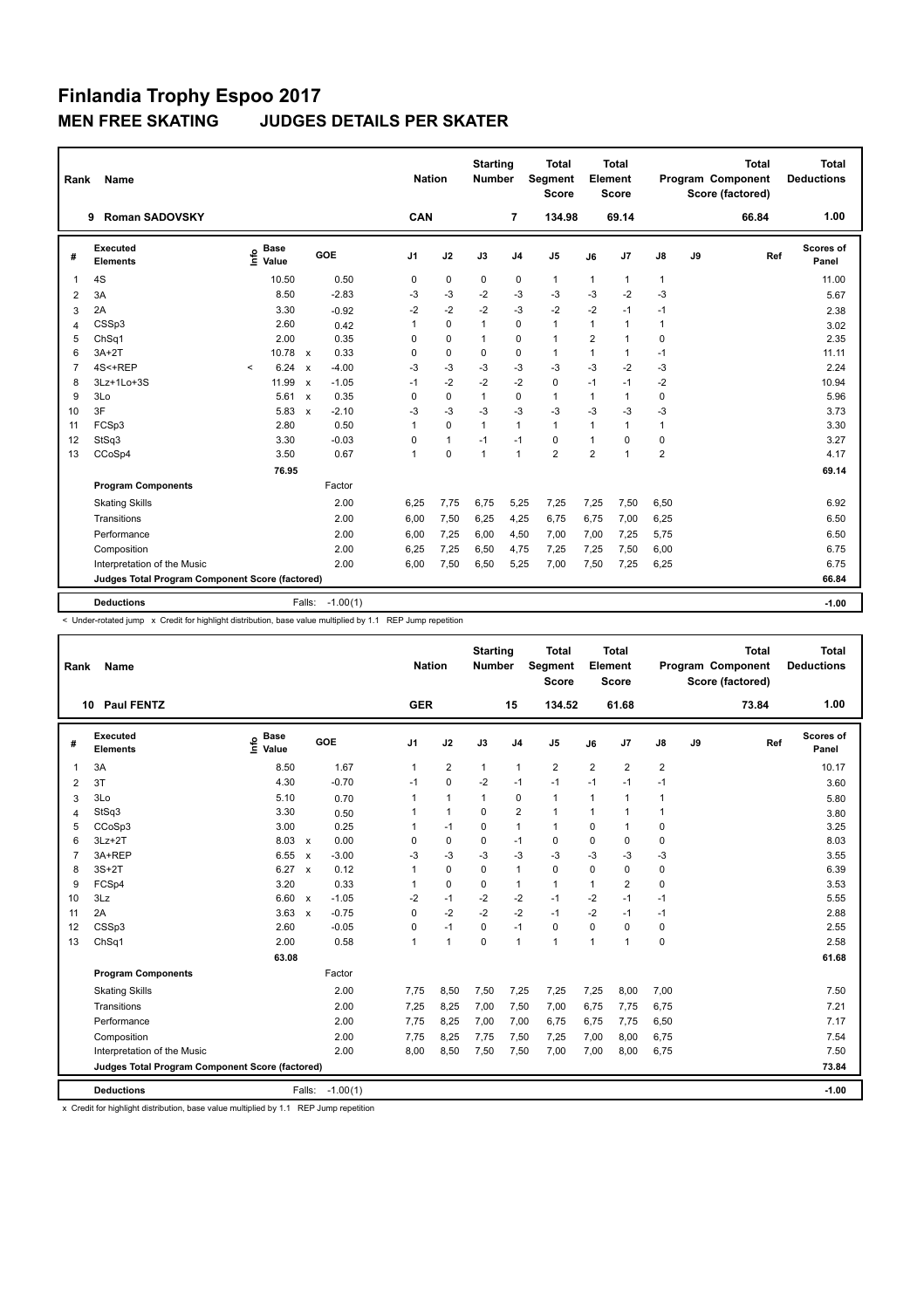| Rank           | <b>Name</b>                                     |         |                      |                           |            | <b>Nation</b>  |              | <b>Starting</b><br><b>Number</b> |                | <b>Total</b><br>Segment<br><b>Score</b> |                | <b>Total</b><br>Element<br><b>Score</b> |                |    | <b>Total</b><br>Program Component<br>Score (factored) | <b>Total</b><br><b>Deductions</b> |
|----------------|-------------------------------------------------|---------|----------------------|---------------------------|------------|----------------|--------------|----------------------------------|----------------|-----------------------------------------|----------------|-----------------------------------------|----------------|----|-------------------------------------------------------|-----------------------------------|
|                | <b>Kevin REYNOLDS</b><br>11                     |         |                      |                           |            | CAN            |              |                                  | 9              | 126.33                                  |                | 54.59                                   |                |    | 72.74                                                 | 1.00                              |
| #              | Executed<br><b>Elements</b>                     | lnfo    | <b>Base</b><br>Value |                           | GOE        | J <sub>1</sub> | J2           | J3                               | J <sub>4</sub> | J <sub>5</sub>                          | J6             | J7                                      | J8             | J9 | Ref                                                   | <b>Scores of</b><br>Panel         |
| 1              | 4Lo<<                                           | <<      | 5.10                 |                           | $-2.10$    | -3             | $-3$         | $-2$                             | $-3$           | $-3$                                    | $-3$           | $-3$                                    | -3             |    |                                                       | 3.00                              |
| 2              | 4T                                              |         | 10.30                |                           | $-1.20$    | $-1$           | $-1$         | $-2$                             | $-2$           | $-1$                                    | $-1$           | $\mathbf{1}$                            | 0              |    |                                                       | 9.10                              |
| 3              | $4S<+1T$                                        | $\prec$ | 8.50                 |                           | $-2.67$    | $-2$           | $-2$         | $-2$                             | $-3$           | $-3$                                    | $-2$           | $-2$                                    | $-2$           |    |                                                       | 5.83                              |
| $\overline{4}$ | CCSp4                                           |         | 3.20                 |                           | 0.17       | 1              | $\mathbf 0$  | $\mathbf 0$                      | 0              | $\mathbf 0$                             | $\mathbf{1}$   | $\mathbf{1}$                            | 0              |    |                                                       | 3.37                              |
| 5              | ChSq1                                           |         | 2.00                 |                           | 0.47       | 0              | $\mathbf 0$  | 1                                | $-1$           | $\mathbf{1}$                            | 2              | $\mathbf{1}$                            | $\mathbf{1}$   |    |                                                       | 2.47                              |
| 6              | 2A                                              |         | 3.63                 | $\mathsf{x}$              | 0.42       | 1              | $\mathbf{1}$ | 1                                | 0              | $\mathbf{1}$                            | $\mathbf{1}$   | 0                                       | $\mathbf{1}$   |    |                                                       | 4.05                              |
| $\overline{7}$ | 4T<+REP                                         | $\,<\,$ | 6.16                 | $\boldsymbol{\mathsf{x}}$ | $-4.00$    | $-3$           | $-3$         | $-3$                             | $-3$           | $-3$                                    | $-3$           | $-3$                                    | $-3$           |    |                                                       | 2.16                              |
| 8              | 2S                                              |         | 1.43                 | $\mathsf{x}$              | 0.00       | 0              | $\mathbf 0$  | 0                                | 0              | $\mathbf 0$                             | $\Omega$       | 0                                       | 0              |    |                                                       | 1.43                              |
| 9              | 3Lz                                             |         | 6.60                 | $\boldsymbol{\mathsf{x}}$ | $-0.82$    | $-1$           | $-1$         | $-2$                             | $-2$           | $-1$                                    | $-1$           | 0                                       | $-1$           |    |                                                       | 5.78                              |
| 10             | 3F                                              |         | 5.83                 | $\boldsymbol{\mathsf{x}}$ | 0.12       | $\Omega$       | $\mathbf 0$  | $\Omega$                         | $\mathbf 0$    | $\mathbf{1}$                            | $\mathbf{1}$   | 0                                       | 0              |    |                                                       | 5.95                              |
| 11             | FCUSp4                                          |         | 2.90                 |                           | 0.50       | 1              | $\mathbf{1}$ | $\mathbf{1}$                     | $\mathbf{1}$   | $\mathbf{1}$                            | $\overline{2}$ | 1                                       | $\mathbf{1}$   |    |                                                       | 3.40                              |
| 12             | StSq3                                           |         | 3.30                 |                           | 0.42       | 1              | $\mathbf 0$  | 0                                | $\overline{1}$ | $\mathbf{1}$                            | $\mathbf{1}$   | 1                                       | $\mathbf{1}$   |    |                                                       | 3.72                              |
| 13             | CCoSp4                                          |         | 3.50                 |                           | 0.83       | $\overline{2}$ | $\mathbf 0$  | $\overline{2}$                   | $\overline{1}$ | $\overline{2}$                          | $\overline{2}$ | 1                                       | $\overline{2}$ |    |                                                       | 4.33                              |
|                |                                                 |         | 62.45                |                           |            |                |              |                                  |                |                                         |                |                                         |                |    |                                                       | 54.59                             |
|                | <b>Program Components</b>                       |         |                      |                           | Factor     |                |              |                                  |                |                                         |                |                                         |                |    |                                                       |                                   |
|                | <b>Skating Skills</b>                           |         |                      |                           | 2.00       | 7.25           | 7,50         | 7,50                             | 6,50           | 7,25                                    | 7,25           | 7,50                                    | 7,00           |    |                                                       | 7.29                              |
|                | Transitions                                     |         |                      |                           | 2.00       | 7,00           | 7,50         | 7,00                             | 5,75           | 7,00                                    | 7,00           | 7,75                                    | 7,00           |    |                                                       | 7.08                              |
|                | Performance                                     |         |                      |                           | 2.00       | 7,50           | 7,25         | 7,25                             | 6,25           | 7,25                                    | 7,50           | 7,50                                    | 6,75           |    |                                                       | 7.25                              |
|                | Composition                                     |         |                      |                           | 2.00       | 7,50           | 7,50         | 7,50                             | 6,50           | 7,00                                    | 8,00           | 7,75                                    | 7,25           |    |                                                       | 7.42                              |
|                | Interpretation of the Music                     |         |                      |                           | 2.00       | 7,75           | 7,25         | 7,25                             | 7,00           | 7,25                                    | 8,00           | 7,50                                    | 7,00           |    |                                                       | 7.33                              |
|                | Judges Total Program Component Score (factored) |         |                      |                           |            |                |              |                                  |                |                                         |                |                                         |                |    |                                                       | 72.74                             |
|                |                                                 |         |                      |                           |            |                |              |                                  |                |                                         |                |                                         |                |    |                                                       |                                   |
|                | <b>Deductions</b>                               |         |                      | Falls:                    | $-1.00(1)$ |                |              |                                  |                |                                         |                |                                         |                |    |                                                       | $-1.00$                           |

< Under-rotated jump << Downgraded jump x Credit for highlight distribution, base value multiplied by 1.1 REP Jump repetition

| Rank           | Name                                            |         |                      |                           |            | <b>Nation</b>  |              | <b>Starting</b><br><b>Number</b> |                | Total<br><b>Segment</b><br>Score |                | Total<br>Element<br><b>Score</b> |               |    | Total<br>Program Component<br>Score (factored) | Total<br><b>Deductions</b> |
|----------------|-------------------------------------------------|---------|----------------------|---------------------------|------------|----------------|--------------|----------------------------------|----------------|----------------------------------|----------------|----------------------------------|---------------|----|------------------------------------------------|----------------------------|
|                | <b>Valtter VIRTANEN</b><br>12                   |         |                      |                           |            | <b>FIN</b>     |              |                                  | 6              | 117.67                           |                | 56.57                            |               |    | 63.10                                          | 2.00                       |
| #              | Executed<br><b>Elements</b>                     | ١π      | <b>Base</b><br>Value |                           | GOE        | J <sub>1</sub> | J2           | J3                               | J <sub>4</sub> | J <sub>5</sub>                   | J6             | J7                               | $\mathsf{J}8$ | J9 | Ref                                            | Scores of<br>Panel         |
| 1              | 4T <                                            | $\,<$   | 8.00                 |                           | $-4.00$    | -3             | $-3$         | $-3$                             | $-3$           | $-3$                             | -3             | $-3$                             | $-3$          |    |                                                | 4.00                       |
| 2              | 2A                                              |         | 3.30                 |                           | $-0.08$    | 0              | $\mathbf 0$  | 0                                | $\mathbf 0$    | $-1$                             | $-1$           | 0                                | 0             |    |                                                | 3.22                       |
| 3              | 3Lo                                             |         | 5.10                 |                           | 0.70       | 1              | $\mathbf{1}$ | $\mathbf{1}$                     | $\mathbf{1}$   | $\mathbf{1}$                     | $\mathbf{1}$   | 1                                | $\mathbf{1}$  |    |                                                | 5.80                       |
| $\overline{4}$ | $3Lz + 2T$                                      |         | 7.30                 |                           | 0.00       | 0              | $\mathbf 0$  | $\Omega$                         | $\Omega$       | $\mathbf 0$                      | $\Omega$       | 0                                | $\mathbf 0$   |    |                                                | 7.30                       |
| 5              | FCSp4                                           |         | 3.20                 |                           | 0.50       | 1              | $\mathbf{1}$ | $\mathbf{1}$                     | $\mathbf{1}$   | $\mathbf{1}$                     | $\mathbf{1}$   | 1                                | $\mathbf{1}$  |    |                                                | 3.70                       |
| 6              | StSq4                                           |         | 3.90                 |                           | 0.82       | $\overline{1}$ | $\mathbf{1}$ | $\mathbf{1}$                     | $\mathbf 0$    | $\overline{2}$                   | $\overline{2}$ | $\mathbf{1}$                     | $\mathbf{1}$  |    |                                                | 4.72                       |
| $\overline{7}$ | $3T+3T<$                                        | $\prec$ | 8.03                 | $\mathsf{x}$              | $-0.93$    | $-1$           | $-2$         | $-1$                             | $-2$           | $-2$                             | $-1$           | $-1$                             | -1            |    |                                                | 7.10                       |
| 8              | 2Lz                                             |         | 2.31                 | $\boldsymbol{\mathsf{x}}$ | 0.05       | 0              | $\mathbf 0$  | $\mathbf{1}$                     | $\mathbf 0$    | $\mathbf 0$                      | $\mathbf{1}$   | 0                                | 0             |    |                                                | 2.36                       |
| 9              | 3S+2T+1Lo                                       |         | 6.82                 | $\mathsf{x}$              | 0.00       | 0              | $\mathbf 0$  | $\mathbf 0$                      | $-1$           | $\mathbf 0$                      | 0              | 0                                | $\mathbf 0$   |    |                                                | 6.82                       |
| 10             | 2A                                              |         | 3.63                 | $\mathsf{x}$              | $-1.50$    | $-3$           | $-3$         | $-3$                             | -3             | $-3$                             | -3             | $-3$                             | $-3$          |    |                                                | 2.13                       |
| 11             | FCCoSp4                                         |         | 3.50                 |                           | 0.17       | 0              | $\mathbf 0$  | $\Omega$                         | $\Omega$       | $\Omega$                         | $\mathbf{1}$   | $\mathbf{1}$                     | $\mathbf{1}$  |    |                                                | 3.67                       |
| 12             | ChSq1                                           |         | 2.00                 |                           | 0.58       | 1              | $\mathbf{1}$ | 0                                | $-1$           | $\mathbf{1}$                     | $\mathbf{1}$   | $\mathbf{1}$                     | $\mathbf{1}$  |    |                                                | 2.58                       |
| 13             | CCoSp3                                          |         | 3.00                 |                           | 0.17       | 0              | $\mathbf 0$  | $\mathbf 0$                      | $\overline{1}$ | 1                                | $\mathbf 0$    | 1                                | $\mathbf 0$   |    |                                                | 3.17                       |
|                |                                                 |         | 60.09                |                           |            |                |              |                                  |                |                                  |                |                                  |               |    |                                                | 56.57                      |
|                | <b>Program Components</b>                       |         |                      |                           | Factor     |                |              |                                  |                |                                  |                |                                  |               |    |                                                |                            |
|                | <b>Skating Skills</b>                           |         |                      |                           | 2.00       | 7.00           | 7,25         | 6,25                             | 5,50           | 6,50                             | 6,50           | 6,25                             | 6,00          |    |                                                | 6.42                       |
|                | Transitions                                     |         |                      |                           | 2.00       | 6,25           | 7,25         | 5,75                             | 5,25           | 6,25                             | 6,25           | 6,00                             | 5,75          |    |                                                | 6.04                       |
|                | Performance                                     |         |                      |                           | 2.00       | 6.75           | 7,00         | 5.75                             | 5,25           | 6,75                             | 6,25           | 6,00                             | 5,25          |    |                                                | 6.13                       |
|                | Composition                                     |         |                      |                           | 2.00       | 6,75           | 7,25         | 6,50                             | 5,50           | 6,75                             | 6,75           | 6,25                             | 6,00          |    |                                                | 6.50                       |
|                | Interpretation of the Music                     |         |                      |                           | 2.00       | 7,00           | 7,25         | 6,25                             | 5,75           | 6,50                             | 7,00           | 6,25                             | 5,75          |    |                                                | 6.46                       |
|                | Judges Total Program Component Score (factored) |         |                      |                           |            |                |              |                                  |                |                                  |                |                                  |               |    |                                                | 63.10                      |
|                | <b>Deductions</b>                               |         |                      | Falls:                    | $-2.00(2)$ |                |              |                                  |                |                                  |                |                                  |               |    |                                                | $-2.00$                    |

< Under-rotated jump x Credit for highlight distribution, base value multiplied by 1.1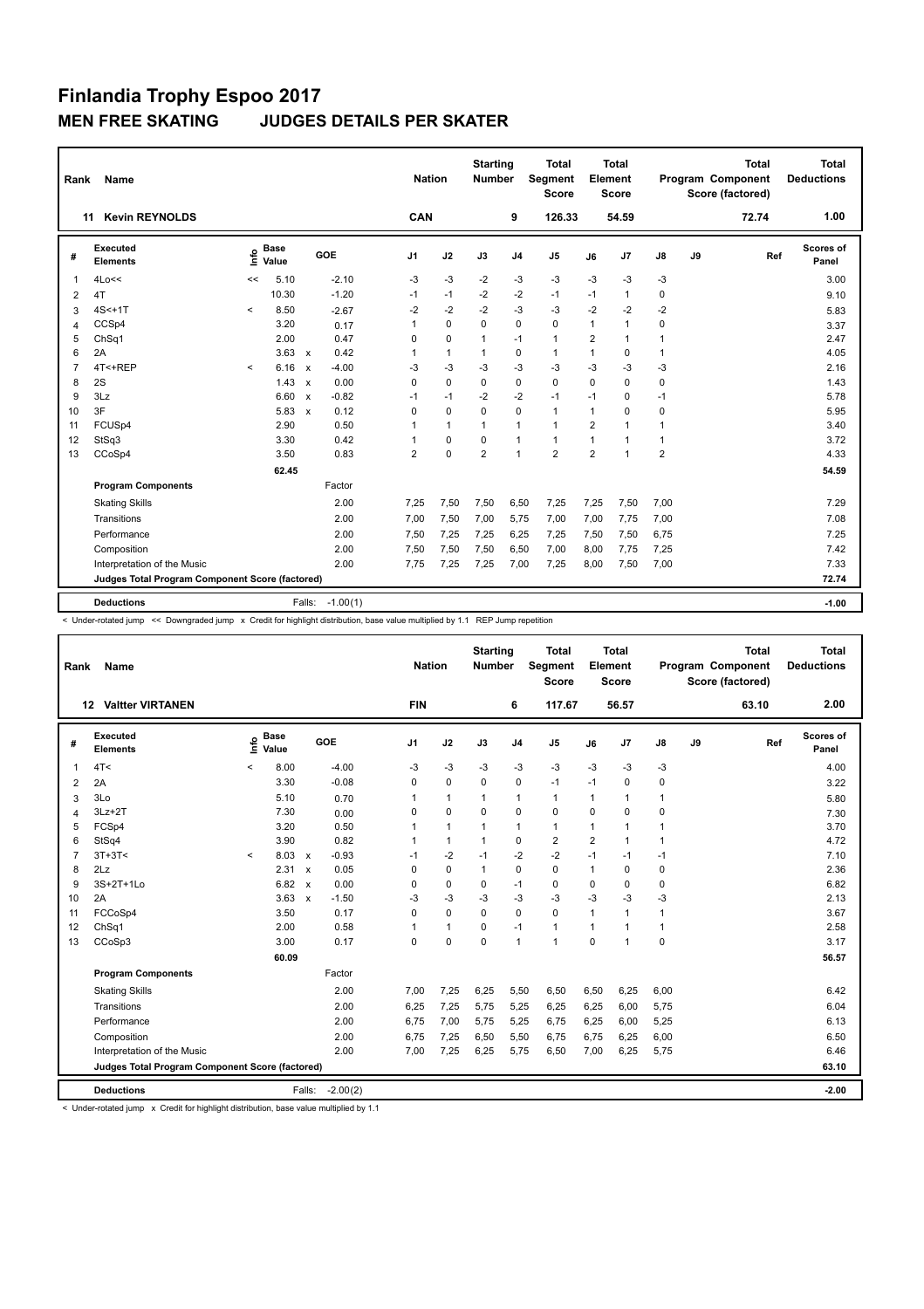| Rank           | Name                                            |         |                      |                           |            |                |              | <b>Starting</b><br><b>Number</b> |                | <b>Total</b><br>Segment<br><b>Score</b> |              | <b>Total</b><br>Element<br><b>Score</b> |              |    | <b>Total</b><br>Program Component<br>Score (factored) | <b>Total</b><br><b>Deductions</b> |
|----------------|-------------------------------------------------|---------|----------------------|---------------------------|------------|----------------|--------------|----------------------------------|----------------|-----------------------------------------|--------------|-----------------------------------------|--------------|----|-------------------------------------------------------|-----------------------------------|
|                | <b>Tangxu Ll</b><br>13                          |         |                      |                           |            | <b>CHN</b>     |              |                                  | 10             | 112.83                                  |              | 52.57                                   |              |    | 61.26                                                 | 1.00                              |
| #              | Executed<br><b>Elements</b>                     | ۴ů      | <b>Base</b><br>Value |                           | GOE        | J <sub>1</sub> | J2           | J3                               | J <sub>4</sub> | J <sub>5</sub>                          | J6           | J7                                      | J8           | J9 | Ref                                                   | Scores of<br>Panel                |
| $\mathbf{1}$   | $3F+3T<$                                        | $\prec$ | 8.30                 |                           | $-2.10$    | $-3$           | $-3$         | $-3$                             | $-3$           | $-3$                                    | $-3$         | $-3$                                    | $-3$         |    |                                                       | 6.20                              |
| 2              | 2Lz                                             |         | 2.10                 |                           | 0.10       | 0              | $\mathbf{1}$ | $\mathbf{1}$                     | $\Omega$       | $\mathbf{1}$                            | $\Omega$     | 0                                       | 0            |    |                                                       | 2.20                              |
| 3              | 3S                                              |         | 4.40                 |                           | $-0.82$    | $-1$           | $-2$         | $-1$                             | $-2$           | $-1$                                    | $-1$         | $-1$                                    | $-1$         |    |                                                       | 3.58                              |
| 4              | FCSp4                                           |         | 3.20                 |                           | 0.33       | 0              | $\Omega$     | $\mathbf{1}$                     | $\mathbf 0$    | $\mathbf{1}$                            | $\mathbf{1}$ | $\mathbf{1}$                            | $\mathbf{1}$ |    |                                                       | 3.53                              |
| 5              | StSq2                                           |         | 2.60                 |                           | 0.17       | 0              | $\Omega$     | $\Omega$                         | $\mathbf 0$    | $\mathbf{1}$                            | $\mathbf{1}$ | 1                                       | 0            |    |                                                       | 2.77                              |
| 6              | $3Lo+2T$                                        |         | 7.04                 | $\mathbf{x}$              | 0.12       | 0              | $\Omega$     | $\Omega$                         | $\mathbf 0$    | $\Omega$                                | $\mathbf{1}$ | 1                                       | 0            |    |                                                       | 7.16                              |
| $\overline{7}$ | 3F                                              |         | 5.83                 | $\boldsymbol{\mathsf{x}}$ | 0.12       | $-1$           | $\mathbf 0$  | $\Omega$                         | $\mathbf 0$    | $\mathbf{1}$                            | $\Omega$     | $\Omega$                                | 1            |    |                                                       | 5.95                              |
| 8              | 2A+1Lo+2F                                       |         | 6.27                 | $\boldsymbol{\mathsf{x}}$ | 0.00       | $\Omega$       | $\Omega$     | $\Omega$                         | $\Omega$       | $\mathbf 0$                             | 1            | 0                                       | 0            |    |                                                       | 6.27                              |
| 9              | CCoSp4                                          |         | 3.50                 |                           | 0.00       | 0              | $\mathbf 0$  | $\Omega$                         | $\mathbf 0$    | $\mathbf 0$                             | 0            | 0                                       | 1            |    |                                                       | 3.50                              |
| 10             | 3Lo<                                            | $\prec$ | 3.96                 | $\boldsymbol{\mathsf{x}}$ | $-0.70$    | $-1$           | $-1$         | $-1$                             | $-1$           | $-2$                                    | $-1$         | $-1$                                    | $-1$         |    |                                                       | 3.26                              |
| 11             | 2A                                              |         | 3.63                 | $\boldsymbol{\mathsf{x}}$ | 0.00       | $\Omega$       | $\Omega$     | $\Omega$                         | $\mathbf{1}$   | $\Omega$                                | $\Omega$     | $\Omega$                                | 0            |    |                                                       | 3.63                              |
| 12             | ChSq1                                           |         | 2.00                 |                           | $-0.08$    | 0              | 0            | $\Omega$                         | $\mathbf 0$    | $\mathbf 0$                             | $-1$         | 0                                       | $-1$         |    |                                                       | 1.92                              |
| 13             | CSSp3                                           |         | 2.60                 |                           | 0.00       | 0              | $\Omega$     | $\Omega$                         | $-1$           | $\mathbf{1}$                            | $\Omega$     | $\Omega$                                | 0            |    |                                                       | 2.60                              |
|                |                                                 |         | 55.43                |                           |            |                |              |                                  |                |                                         |              |                                         |              |    |                                                       | 52.57                             |
|                | <b>Program Components</b>                       |         |                      |                           | Factor     |                |              |                                  |                |                                         |              |                                         |              |    |                                                       |                                   |
|                | <b>Skating Skills</b>                           |         |                      |                           | 2.00       | 6.50           | 7,50         | 6,50                             | 5,25           | 6,75                                    | 6,75         | 6,00                                    | 6.75         |    |                                                       | 6.54                              |
|                | Transitions                                     |         |                      |                           | 2.00       | 5.75           | 7,25         | 6,25                             | 5,50           | 6,00                                    | 5.75         | 5,75                                    | 6,25         |    |                                                       | 5.96                              |
|                | Performance                                     |         |                      |                           | 2.00       | 5.75           | 7,00         | 6,00                             | 5,25           | 6,75                                    | 5,75         | 5,75                                    | 6,25         |    |                                                       | 6.04                              |
|                | Composition                                     |         |                      |                           | 2.00       | 6,25           | 7,25         | 6,50                             | 5,50           | 6,50                                    | 5,75         | 6,00                                    | 5,75         |    |                                                       | 6.13                              |
|                | Interpretation of the Music                     |         |                      |                           | 2.00       | 5.75           | 6,75         | 6,25                             | 5,75           | 6,50                                    | 5,25         | 5,75                                    | 5,75         |    |                                                       | 5.96                              |
|                | Judges Total Program Component Score (factored) |         |                      |                           |            |                |              |                                  |                |                                         |              |                                         |              |    |                                                       | 61.26                             |
|                | <b>Deductions</b>                               |         |                      | Falls:                    | $-1.00(1)$ |                |              |                                  |                |                                         |              |                                         |              |    |                                                       | $-1.00$                           |
|                |                                                 |         |                      |                           |            |                |              |                                  |                |                                         |              |                                         |              |    |                                                       |                                   |

< Under-rotated jump x Credit for highlight distribution, base value multiplied by 1.1

| <b>Name</b><br>Rank |                                                 |       |                      |                           |            | <b>Nation</b>  |              | <b>Starting</b><br><b>Number</b> | <b>Total</b><br>Segment<br><b>Score</b> |                | <b>Total</b><br>Element<br><b>Score</b> |                |             | <b>Total</b><br>Program Component<br>Score (factored) | <b>Total</b><br><b>Deductions</b> |                    |
|---------------------|-------------------------------------------------|-------|----------------------|---------------------------|------------|----------------|--------------|----------------------------------|-----------------------------------------|----------------|-----------------------------------------|----------------|-------------|-------------------------------------------------------|-----------------------------------|--------------------|
|                     | <b>Samuel KOPPEL</b><br>14                      |       |                      |                           |            | <b>EST</b>     |              |                                  | 5                                       | 103.73         |                                         | 50.13          |             |                                                       | 55.60                             | 2.00               |
| #                   | Executed<br><b>Elements</b>                     | ١m    | <b>Base</b><br>Value |                           | GOE        | J <sub>1</sub> | J2           | J3                               | J <sub>4</sub>                          | J <sub>5</sub> | J6                                      | J7             | J8          | J9                                                    | Ref                               | Scores of<br>Panel |
| 1                   | 3A<<                                            | <<    | 3.30                 |                           | $-1.50$    | -3             | -3           | -3                               | -3                                      | -3             | $-3$                                    | $-3$           | -3          |                                                       |                                   | 1.80               |
| 2                   | $3T+3T<$                                        | $\,<$ | 7.30                 |                           | $-2.10$    | -3             | $-3$         | $-3$                             | $-3$                                    | $-3$           | $-3$                                    | $-3$           | $-3$        |                                                       |                                   | 5.20               |
| 3                   | 3F                                              |       | 5.30                 |                           | 0.00       | 0              | $\Omega$     | $\Omega$                         | 0                                       | $\mathbf{1}$   | $\Omega$                                | 0              | 0           |                                                       |                                   | 5.30               |
| $\overline{4}$      | 3Lz                                             |       | 6.00                 |                           | 0.00       | $-1$           | 0            | $\Omega$                         | 0                                       | $\mathbf{1}$   | $\Omega$                                | $\Omega$       | 0           |                                                       |                                   | 6.00               |
| 5                   | CCoSp3                                          |       | 3.00                 |                           | 0.58       | $\overline{2}$ | $\mathbf{1}$ | $\overline{1}$                   | $\overline{2}$                          | $\mathbf{1}$   | $\mathbf{1}$                            | $\mathbf 1$    | 1           |                                                       |                                   | 3.58               |
| 6                   | 2A+1Lo+3S                                       |       | 8.20                 |                           | 0.47       | 0              | $\mathbf 0$  | $\overline{1}$                   | $\overline{1}$                          | $\mathbf{1}$   | $\overline{1}$                          | 1              | 0           |                                                       |                                   | 8.67               |
| 7                   | $2Lo+2T$                                        |       | 3.41                 | $\boldsymbol{\mathsf{x}}$ | 0.00       | 0              | $\mathbf 0$  | $\mathbf 0$                      | $\mathbf 0$                             | $\mathbf 0$    | $\mathbf 0$                             | 0              | 0           |                                                       |                                   | 3.41               |
| 8                   | CCSp2                                           |       | 2.30                 |                           | 0.33       | 1              | 0            | 0                                | $\mathbf{1}$                            | 0              | 1                                       | 1              | 1           |                                                       |                                   | 2.63               |
| 9                   | 3Lo                                             |       | 5.61                 | $\mathsf{x}$              | $-1.28$    | $-1$           | $-2$         | $-2$                             | $-2$                                    | $-2$           | $-1$                                    | $-2$           | $-2$        |                                                       |                                   | 4.33               |
| 10                  | 2A<<                                            | <<    | 1.21                 | $\boldsymbol{\mathsf{x}}$ | $-0.57$    | $-2$           | $-3$         | $-3$                             | $-3$                                    | $-3$           | $-3$                                    | $-2$           | $-3$        |                                                       |                                   | 0.64               |
| 11                  | StSq2                                           |       | 2.60                 |                           | 0.50       | 1              | $\mathbf{1}$ | $\mathbf{1}$                     | $\overline{\mathbf{c}}$                 | $\mathbf{1}$   | $\mathbf{1}$                            | 1              | 1           |                                                       |                                   | 3.10               |
| 12                  | FSSp4                                           |       | 3.00                 |                           | 0.00       | 0              | $\mathbf 0$  | $\Omega$                         | $-1$                                    | $\mathbf 0$    | $\Omega$                                | $\Omega$       | $\mathbf 0$ |                                                       |                                   | 3.00               |
| 13                  | Ch <sub>Sq1</sub>                               |       | 2.00                 |                           | 0.47       | $\mathbf{1}$   | $\mathbf 0$  | $\mathbf 0$                      | $\overline{1}$                          | $\mathbf{1}$   | $\overline{2}$                          | $\overline{1}$ | 0           |                                                       |                                   | 2.47               |
|                     |                                                 |       | 53.23                |                           |            |                |              |                                  |                                         |                |                                         |                |             |                                                       |                                   | 50.13              |
|                     | <b>Program Components</b>                       |       |                      |                           | Factor     |                |              |                                  |                                         |                |                                         |                |             |                                                       |                                   |                    |
|                     | <b>Skating Skills</b>                           |       |                      |                           | 2.00       | 6.00           | 5,75         | 5,50                             | 5.75                                    | 5,75           | 5,25                                    | 5,75           | 5,25        |                                                       |                                   | 5.63               |
|                     | Transitions                                     |       |                      |                           | 2.00       | 5,75           | 5,75         | 5,00                             | 5,75                                    | 5,25           | 5,00                                    | 5,50           | 4,75        |                                                       |                                   | 5.38               |
|                     | Performance                                     |       |                      |                           | 2.00       | 6,00           | 5,25         | 5,00                             | 5,50                                    | 5,75           | 5,50                                    | 5,50           | 4,50        |                                                       |                                   | 5.42               |
|                     | Composition                                     |       |                      |                           | 2.00       | 6.00           | 5,50         | 5,25                             | 5.25                                    | 5,50           | 6,00                                    | 5.75           | 4,75        |                                                       |                                   | 5.54               |
|                     | Interpretation of the Music                     |       |                      |                           | 2.00       | 6,50           | 5,50         | 5,50                             | 6,25                                    | 5,75           | 6,00                                    | 6,00           | 4,75        |                                                       |                                   | 5.83               |
|                     | Judges Total Program Component Score (factored) |       |                      |                           |            |                |              |                                  |                                         |                |                                         |                |             |                                                       |                                   | 55.60              |
|                     | <b>Deductions</b>                               |       |                      | Falls:                    | $-2.00(2)$ |                |              |                                  |                                         |                |                                         |                |             |                                                       |                                   | $-2.00$            |
|                     |                                                 |       |                      |                           |            |                |              |                                  |                                         |                |                                         |                |             |                                                       |                                   |                    |

< Under-rotated jump << Downgraded jump x Credit for highlight distribution, base value multiplied by 1.1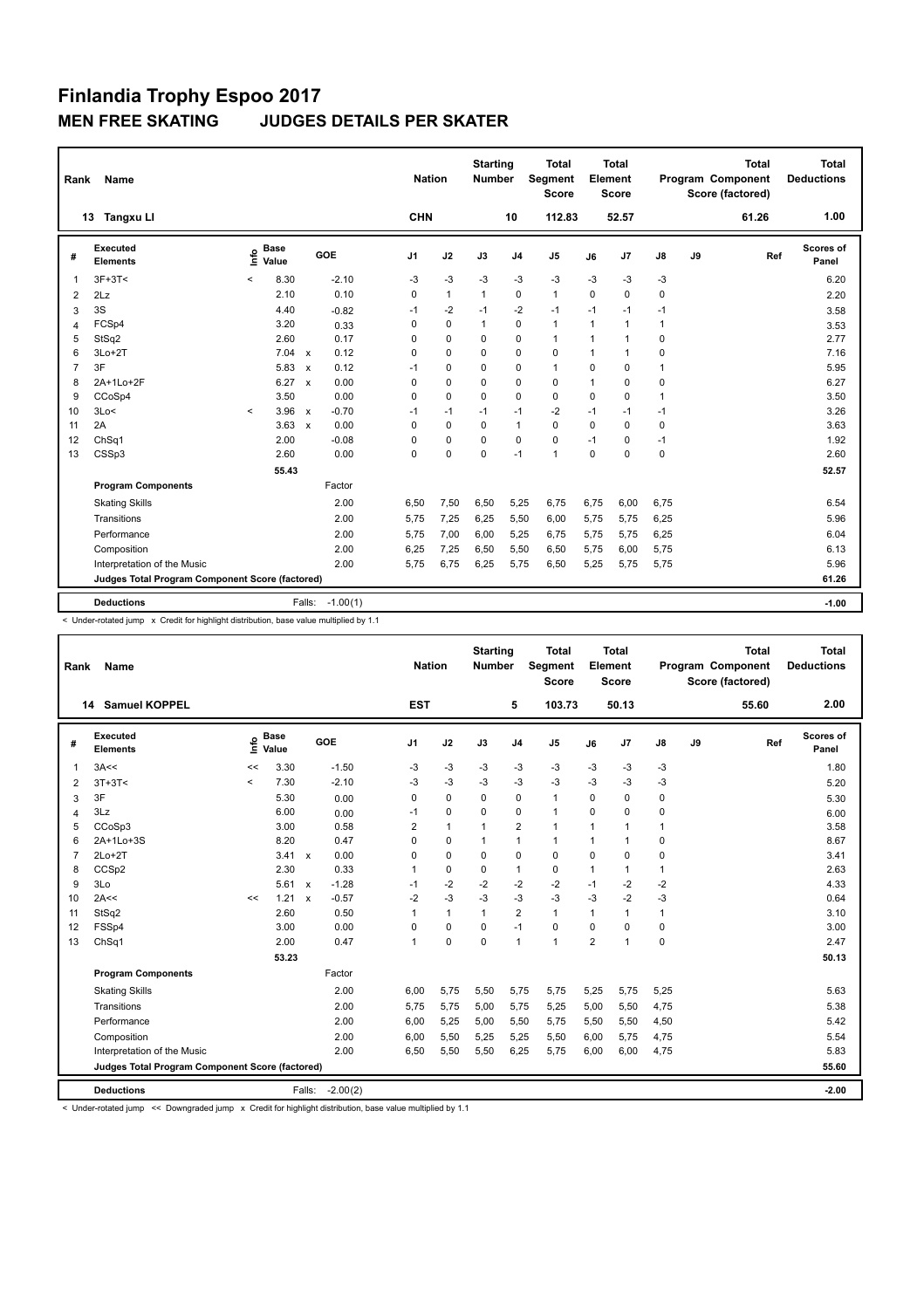| Rank<br>Name   |                                                 |         |                      |                           |         |                | <b>Nation</b> | <b>Starting</b><br><b>Number</b> |                | <b>Total</b><br>Segment<br><b>Score</b> | <b>Total</b><br>Element<br><b>Score</b> |              |              |    | <b>Total</b><br>Program Component<br>Score (factored) | <b>Total</b><br><b>Deductions</b> |
|----------------|-------------------------------------------------|---------|----------------------|---------------------------|---------|----------------|---------------|----------------------------------|----------------|-----------------------------------------|-----------------------------------------|--------------|--------------|----|-------------------------------------------------------|-----------------------------------|
|                | <b>Anton KARPUK</b><br>15                       |         |                      |                           |         | <b>BLR</b>     |               |                                  | 3              | 100.38                                  |                                         | 49.70        |              |    | 50.68                                                 | 0.00                              |
| #              | Executed<br><b>Elements</b>                     | lnfo    | <b>Base</b><br>Value |                           | GOE     | J <sub>1</sub> | J2            | J3                               | J <sub>4</sub> | J <sub>5</sub>                          | J6                                      | J7           | J8           | J9 | Ref                                                   | Scores of<br>Panel                |
| $\overline{1}$ | $3T+3T$                                         |         | 8.60                 |                           | 0.12    | 0              | $\mathbf 0$   | 0                                | 0              | $\mathbf{1}$                            | 0                                       | 1            | 0            |    |                                                       | 8.72                              |
| 2              | 3A<                                             | $\,<\,$ | 5.90                 |                           | $-2.17$ | $-3$           | $-2$          | $-2$                             | $-3$           | $-2$                                    | $-2$                                    | $-2$         | $-2$         |    |                                                       | 3.73                              |
| 3              | 3F                                              |         | 5.30                 |                           | $-0.70$ | 0              | $-1$          | $-1$                             | $-2$           | $-1$                                    | $-1$                                    | $-1$         | $-1$         |    |                                                       | 4.60                              |
| 4              | FCSp2                                           |         | 2.30                 |                           | 0.00    | 0              | $\mathbf 0$   | $\Omega$                         | $\Omega$       | $\mathbf 0$                             | $\Omega$                                | $\Omega$     | 0            |    |                                                       | 2.30                              |
| 5              | StSq2                                           |         | 2.60                 |                           | 0.00    | 0              | $\mathbf 0$   | $-1$                             | $\mathbf 0$    | $\mathbf 0$                             | $\mathbf{1}$                            | 0            | $\mathbf 0$  |    |                                                       | 2.60                              |
| 6              | 3S                                              |         | 4.84                 | $\boldsymbol{\mathsf{x}}$ | 0.00    | $\Omega$       | $\mathbf 0$   | $\Omega$                         | $\mathbf 0$    | $\mathbf 0$                             | $\Omega$                                | $\Omega$     | $\mathbf 0$  |    |                                                       | 4.84                              |
| $\overline{7}$ | 2Lz                                             |         | 2.31                 | $\boldsymbol{\mathsf{x}}$ | 0.00    | 0              | $\mathbf 0$   | 0                                | 0              | $\mathbf 0$                             | $\mathbf 0$                             | 0            | $-1$         |    |                                                       | 2.31                              |
| 8              | 3F+2T+1Lo<                                      | $\prec$ | 7.70                 | $\mathbf{x}$              | $-1.63$ | $-3$           | $-2$          | $-2$                             | $-3$           | $-2$                                    | $-2$                                    | $-2$         | -3           |    |                                                       | 6.07                              |
| 9              | CCoSp4                                          |         | 3.50                 |                           | 0.17    | $\Omega$       | 0             | 0                                | 0              | $\mathbf{1}$                            | 0                                       | $\mathbf{1}$ | $\mathbf{1}$ |    |                                                       | 3.67                              |
| 10             | ChSq1                                           |         | 2.00                 |                           | 0.00    | 0              | $\mathbf 0$   | 0                                | $\mathbf 0$    | $\mathbf 0$                             | $\mathbf 0$                             | $\mathbf 0$  | $\mathbf 0$  |    |                                                       | 2.00                              |
| 11             | 2Lo                                             |         | 1.98                 | $\mathsf{x}$              | $-0.40$ | $-1$           | $-1$          | $-2$                             | $-2$           | $-1$                                    | $-2$                                    | $-1$         | $-1$         |    |                                                       | 1.58                              |
| 12             | $2A+2T$                                         |         | 5.06                 | $\mathbf{x}$              | $-0.08$ | 0              | 0             | $-1$                             | $-1$           | 0                                       | $\Omega$                                | $\Omega$     | 0            |    |                                                       | 4.98                              |
| 13             | CSSp3                                           |         | 2.60                 |                           | $-0.30$ | $-1$           | 0             | $-1$                             | $-2$           | $-2$                                    | $\mathbf 0$                             | $-1$         | $-1$         |    |                                                       | 2.30                              |
|                |                                                 |         | 54.69                |                           |         |                |               |                                  |                |                                         |                                         |              |              |    |                                                       | 49.70                             |
|                | <b>Program Components</b>                       |         |                      |                           | Factor  |                |               |                                  |                |                                         |                                         |              |              |    |                                                       |                                   |
|                | <b>Skating Skills</b>                           |         |                      |                           | 2.00    | 6.00           | 6,00          | 4,75                             | 3,75           | 5,25                                    | 5,00                                    | 5,50         | 4,75         |    |                                                       | 5.21                              |
|                | Transitions                                     |         |                      |                           | 2.00    | 5,50           | 5,75          | 4,25                             | 3,50           | 4,25                                    | 5,25                                    | 5,00         | 4,50         |    |                                                       | 4.79                              |
|                | Performance                                     |         |                      |                           | 2.00    | 5.75           | 5,50          | 4,25                             | 4,25           | 5,00                                    | 5,25                                    | 5,25         | 4,75         |    |                                                       | 5.00                              |
|                | Composition                                     |         |                      |                           | 2.00    | 5.75           | 5,50          | 4,75                             | 4,50           | 5,25                                    | 5,75                                    | 5,50         | 4,50         |    |                                                       | 5.21                              |
|                | Interpretation of the Music                     |         |                      |                           | 2.00    | 5.75           | 5,75          | 4,50                             | 4,75           | 5,00                                    | 5,50                                    | 5,25         | 4,50         |    |                                                       | 5.13                              |
|                | Judges Total Program Component Score (factored) |         |                      |                           |         |                |               |                                  |                |                                         |                                         |              |              |    |                                                       | 50.68                             |
|                |                                                 |         |                      |                           |         |                |               |                                  |                |                                         |                                         |              |              |    |                                                       |                                   |
|                | <b>Deductions</b>                               |         |                      |                           |         |                |               |                                  |                |                                         |                                         |              |              |    |                                                       | 0.00                              |

< Under-rotated jump x Credit for highlight distribution, base value multiplied by 1.1

| Name<br>Rank   |                                                 |                                               |                                   |                | <b>Nation</b> |             |                | <b>Total</b><br>Segment<br><b>Score</b> | <b>Total</b><br>Element<br><b>Score</b> |          |             |    | <b>Total</b><br>Program Component<br>Score (factored) | <b>Total</b><br><b>Deductions</b> |
|----------------|-------------------------------------------------|-----------------------------------------------|-----------------------------------|----------------|---------------|-------------|----------------|-----------------------------------------|-----------------------------------------|----------|-------------|----|-------------------------------------------------------|-----------------------------------|
|                | <b>Bela PAPP</b><br>16                          |                                               |                                   | <b>FIN</b>     |               |             | 4              | 99.93                                   |                                         | 46.65    |             |    | 53.28                                                 | 0.00                              |
| #              | Executed<br><b>Elements</b>                     | <b>Base</b><br>$\mathop{\mathsf{E}}$<br>Value | GOE                               | J <sub>1</sub> | J2            | J3          | J <sub>4</sub> | J <sub>5</sub>                          | J6                                      | J7       | J8          | J9 | Ref                                                   | Scores of<br>Panel                |
| 1              | 1F                                              | 0.50                                          | 0.00                              | 0              | $\mathbf{1}$  | 0           | $\mathbf 0$    | $\mathbf 0$                             | $\mathbf 0$                             | 0        | 0           |    |                                                       | 0.50                              |
| 2              | $2A+3T$                                         | 7.60                                          | 0.00                              | 0              | $\mathbf 0$   | $\mathbf 0$ | $-1$           | $\mathbf 0$                             | $\mathbf 0$                             | 0        | 0           |    |                                                       | 7.60                              |
| 3              | 3F                                              | 5.30                                          | $-0.47$                           | $-1$           | 0             | $-1$        | $-1$           | $-1$                                    | $\mathbf 0$                             | 0        | $-1$        |    |                                                       | 4.83                              |
| $\overline{4}$ | FCSp2                                           | 2.30                                          | 0.00                              | 0              | $\mathbf 0$   | 0           | $\mathbf 0$    | $\mathbf 0$                             | $\mathbf 0$                             | 0        | 0           |    |                                                       | 2.30                              |
| 5              | 3Lo                                             | 5.10                                          | $-0.70$                           | $-1$           | $-1$          | $-1$        | $-2$           | $-1$                                    | $-1$                                    | $-1$     | $-1$        |    |                                                       | 4.40                              |
| 6              | 3S                                              | 4.40                                          | $-0.12$                           | $-1$           | 0             | $\Omega$    | $-1$           | 0                                       | $\Omega$                                | $\Omega$ | 0           |    |                                                       | 4.28                              |
| $\overline{7}$ | StSq2                                           | 2.60                                          | 0.00                              | 0              | $\mathbf{1}$  | $\mathbf 0$ | $\pmb{0}$      | 0                                       | $\Omega$                                | 0        | 0           |    |                                                       | 2.60                              |
| 8              | $3F < +2T$                                      | 5.50<br>$\prec$                               | $-1.05$<br>$\mathsf{x}$           | $-2$           | $-1$          | $-2$        | $-2$           | $-2$                                    | $-1$                                    | $-1$     | $-1$        |    |                                                       | 4.45                              |
| 9              | 1A+2T+1Lo                                       | 3.19                                          | 0.00<br>$\mathsf{x}$              | 0              | 0             | $\Omega$    | $\mathbf 0$    | $\mathbf 0$                             | $\Omega$                                | $\Omega$ | 0           |    |                                                       | 3.19                              |
| 10             | 3T                                              | 4.73                                          | 0.35<br>$\boldsymbol{\mathsf{x}}$ | 1              | $\mathbf{1}$  | $\mathbf 0$ | $\mathbf 0$    | $\mathbf{1}$                            | $\mathbf 0$                             | 1        | 0           |    |                                                       | 5.08                              |
| 11             | CSSp2                                           | 2.30                                          | 0.00                              | 0              | $\mathbf 0$   | $\Omega$    | 0              | $\mathbf{1}$                            | $\Omega$                                | 0        | $-1$        |    |                                                       | 2.30                              |
| 12             | ChSq1                                           | 2.00                                          | 0.12                              | 0              | $\mathbf 0$   | $\mathbf 0$ | $\mathbf 0$    | $\mathbf{1}$                            | $\blacktriangleleft$                    | $\Omega$ | 0           |    |                                                       | 2.12                              |
| 13             | CCoSp3                                          | 3.00                                          | 0.00                              | 0              | $\mathbf 0$   | $\mathbf 0$ | $-1$           | $\mathbf 0$                             | $\blacktriangleleft$                    | 0        | $\mathbf 0$ |    |                                                       | 3.00                              |
|                |                                                 | 48.52                                         |                                   |                |               |             |                |                                         |                                         |          |             |    |                                                       | 46.65                             |
|                | <b>Program Components</b>                       |                                               | Factor                            |                |               |             |                |                                         |                                         |          |             |    |                                                       |                                   |
|                | <b>Skating Skills</b>                           |                                               | 2.00                              | 5,75           | 7,25          | 5,25        | 4,50           | 5,50                                    | 5,50                                    | 5,75     | 4,75        |    |                                                       | 5.42                              |
|                | Transitions                                     |                                               | 2.00                              | 5,50           | 6,75          | 4,50        | 5,00           | 5,00                                    | 5,50                                    | 5,25     | 4,75        |    |                                                       | 5.17                              |
|                | Performance                                     |                                               | 2.00                              | 5,50           | 7,00          | 4,75        | 5,25           | 5,25                                    | 5,50                                    | 5,50     | 4,50        |    |                                                       | 5.29                              |
|                | Composition                                     |                                               | 2.00                              | 5.75           | 7,00          | 5,00        | 5,00           | 5,00                                    | 5,75                                    | 5,75     | 5,00        |    |                                                       | 5.38                              |
|                | Interpretation of the Music                     |                                               | 2.00                              | 5,50           | 7,50          | 4,75        | 5,25           | 5,25                                    | 6,00                                    | 5,50     | 4,75        |    |                                                       | 5.38                              |
|                | Judges Total Program Component Score (factored) |                                               |                                   |                |               |             |                |                                         |                                         |          |             |    |                                                       | 53.28                             |
|                | <b>Deductions</b>                               |                                               |                                   |                |               |             |                |                                         |                                         |          |             |    |                                                       | 0.00                              |

< Under-rotated jump x Credit for highlight distribution, base value multiplied by 1.1